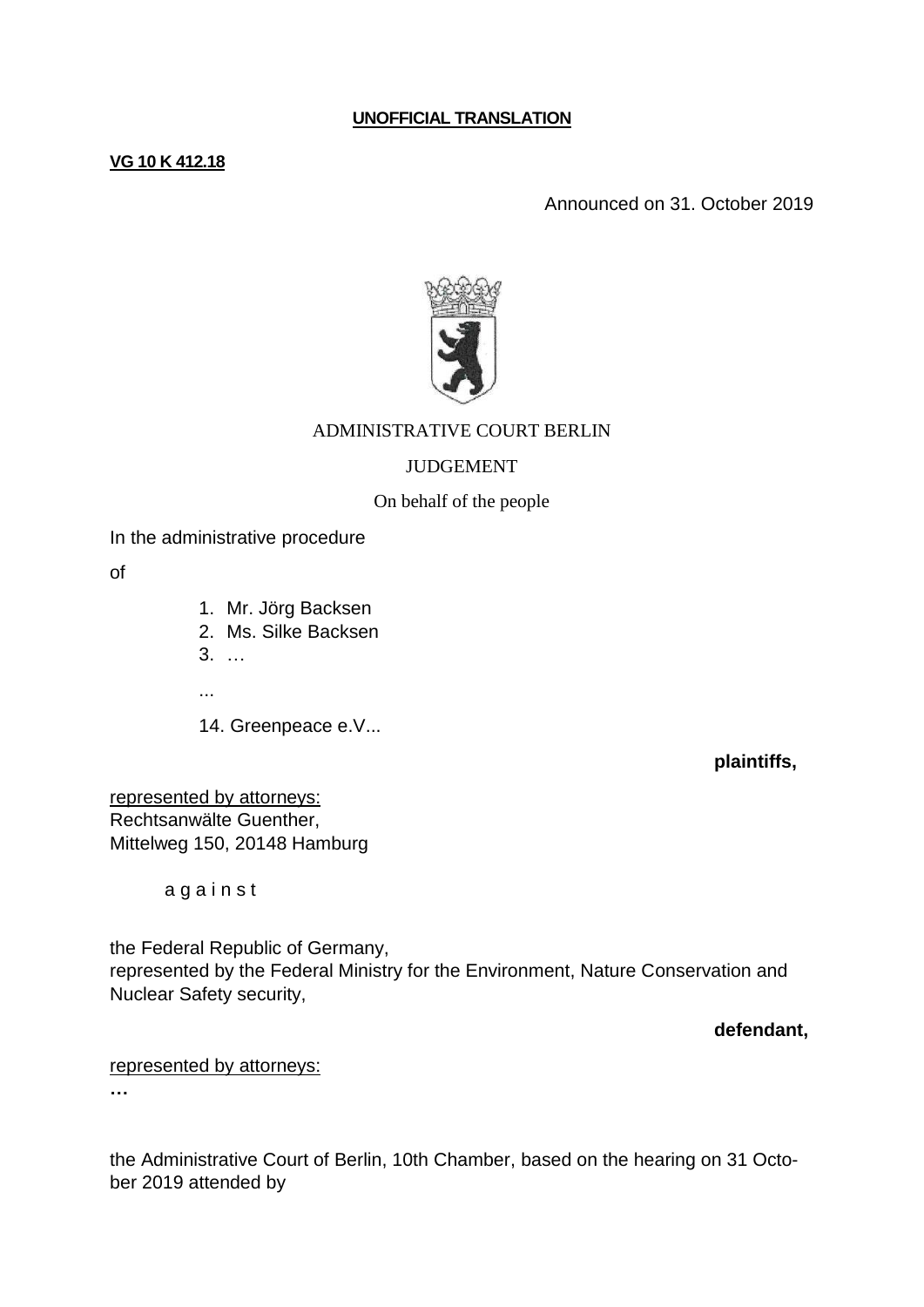the chairman judge at Administrative Court Mr. … the judge at the Administrative Court Ms. … the judge Mr. … the honorary judge Mr. … and the honorary judge Mr. …

has ruled:

The action is dismissed.

Orders the plaintiffs to pay the costs of the proceedings.

The judgement is provisionally enforceable with regard to the costs against security amounting to 110% of the respective enforceable amount.

The appeal is granted.

#### **Facts**

The plaintiffs primarily wish the Federal Government to be ordered to take additional measures in order to achieve the climate protection target it has set itself for 2020 and to fulfil its reduction obligations under European law.

The Action Programme Climate Protection 2020 is based on a Cabinet decision of 3 December 2014, which sets the objective for the German government to reduce greenhouse gas emissions in Germany by 40 % until 2020 compared to 1990. To achieve this, emissions would have to be reduced from around 1,250 million tonnes of CO2 equivalent (CO2 eq.) in 1990 to a target value of no more than 750 million tonnes of CO2 eq. in 2020. According to the German government's own projections, the 2020 climate protection target will not be achieved. In fact, according to the Federal Government's Climate Protection Report 2018 (p. 9), Germany is likely to achieve only a reduction in CO2 emissions of 32 % and according to the projection report of the Federal Government of May 2019 (Table Z-2, p. 23), 33.4 %.

The plaintiffs also rely in the first alternative application on the so-called burden sharing Decision No 406/2009/EC of the European Parliament and of the Council of 23 April 2009, which determines the contribution of the respective Member States to achieve a reduction of greenhouse gas emissions throughout the Community in economic sectors not subject to EU emissions trading. According to Art. 3 (1) in connection with Annex II of the Decision, Germany limits its greenhouse gas emissions by at least 14% compared to its emissions in 2005. Art. 3 and 5 of the Decision provide for certain "flexibilities" in meeting commitments. Among other things, states may transfer up to 5% of their emission allocations to other states if they exceed their targets (Art. 3 para. 4). Emissions in Germany will only have fallen by 3 % by 2017 (government draft for a Federal Climate Protection Act of 9 October 2019, A. Problem and target). Germany is unlikely to achieve the 2020 climate protection target for the non-ETS sectors through domestic reductions. This is one of the findings of a 2018 report by the Federal Environment Ministry, Climate Protection in Figures, (p. 23).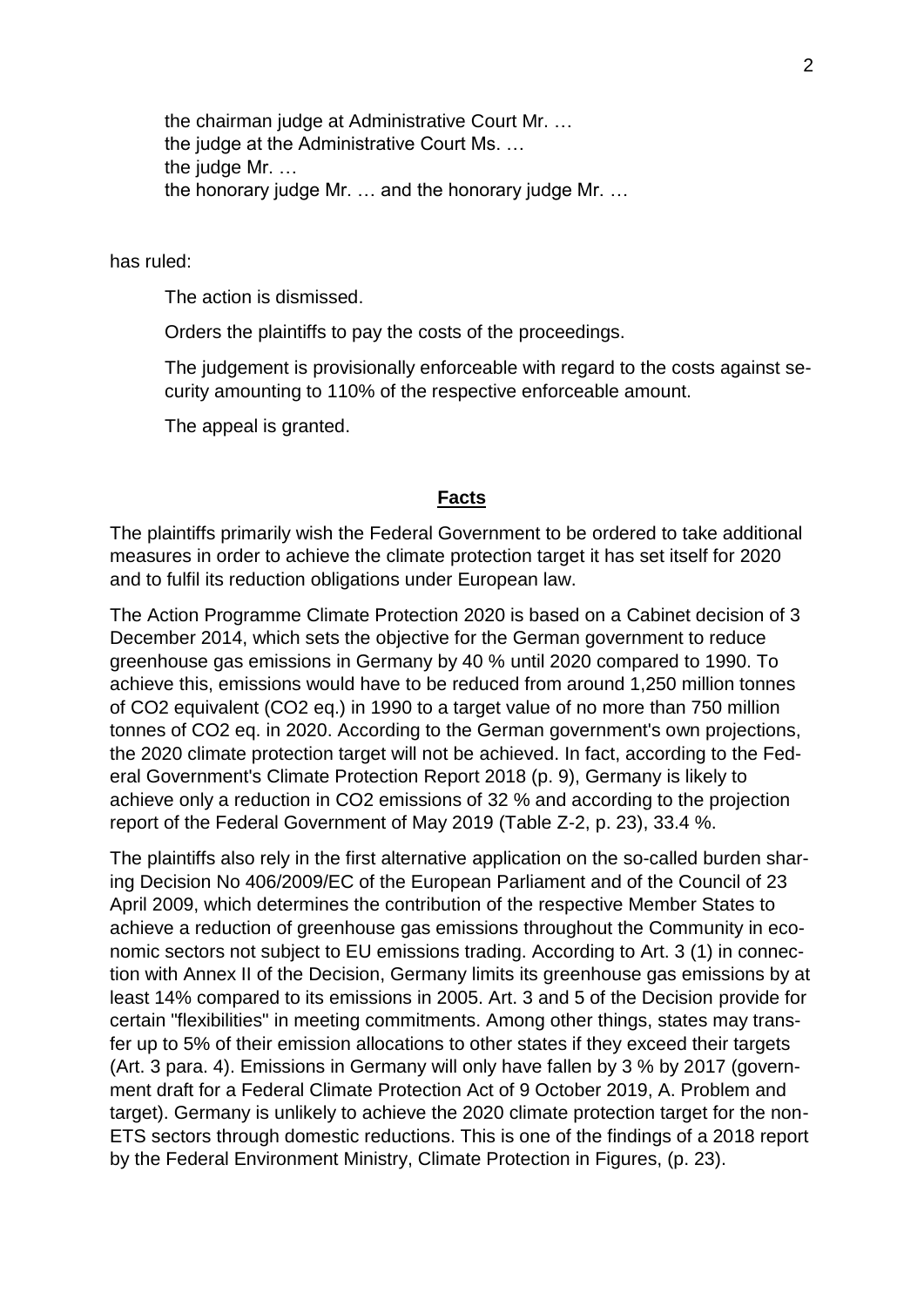The plaintiffs 1) to 13) are three families of farmers and their children who practice organic farming on their own land in Germany. The plaintiffs 1) and 2) run a farm with a total of 180 hectares on the North Sea island Pellworm, which has been in existence since 1703 and is mainly oriented towards cattle farming and arable farming. They have already been affected by crop losses due to extreme events (heat with no possibility of irrigation) and heavy rainfall. They fear that they will not be able to use their family farm in the long term without sufficient climate protection, for example because of difficult drainage and exceeding the technical limits of flood protection.

The plaintiffs 7) to 9) are owners of an organic dairy farm which is operated as a civil law partnership [Gesellschaft bürgerlichen Rechts] – which is the plaintiff 10). The farm has 380 hectares of agricultural land and about 100 hectares of forest. They were affected by crop losses and fear that without effective climate protection their dairy cattle could be damaged by heat stress and their land could become unusable due to lack of irrigation. The plaintiff 11) runs an orchard on more than 20 ha with own and leased land in "Alten Land" near Hamburg. His farm is infested by pests such as codling moth and the cherry fruit flies, which increase the effort extremely. He fears that heavy rainfall events and hail with waterlogging in winter and spring as well as extreme summers without climate protection could push his farm to its economic limits. The children and heirs of the current farm owners - the plaintiffs in 3) to 6), 12) and 13) - intend to take over their parents' farms.

The plaintiff 14) is Greenpeace e.V., an environmental association, which has as the statutory target, among other things, climate protection and the prevention of dangerous climate change. Greenpeace is currently not recognised as an environmental association within the meaning of § 3 of the Environmental Appeals Act (UmwRG).

The plaintiffs brought their action on 29 October 2018.

According to the plaintiffs, legal recourse to the administrative courts is open. Insofar as the defendant asserts that the core area of executive autonomy of the Federal Government is being encroached upon and its scope for political action is being curtailed, this must be examined not in terms of admissibility but in terms of the reasonable justification of the action.

The plaintiffs are pursuing their request in the form of an action for performance [Leistungsklage]. They are of the opinion that they can claim the continuation of the climate protection programme with appropriate measures as an act of the defendant. This is because the abandonment of the 2020 climate protection target is objectively unlawful and violates the plaintiffs' fundamental rights. They are specifically affected by this.

With regard to the legal standing, the theory of possibility applies in the administrative proceedings, according to which it would be only necessary to examine whether on the basis of the complaint an infringement of the plaintiffs subjective rights appears possible. This would be the case here.

The plaintiffs are of the opinion that the 2020 climate protection target represents a legally binding voluntary commitment by the defendant and as such has external effects. Since 2007, the defendant has repeatedly adopted the 2020 climate protection target as a cabinet decision (currently through the Climate Protection 2020 Action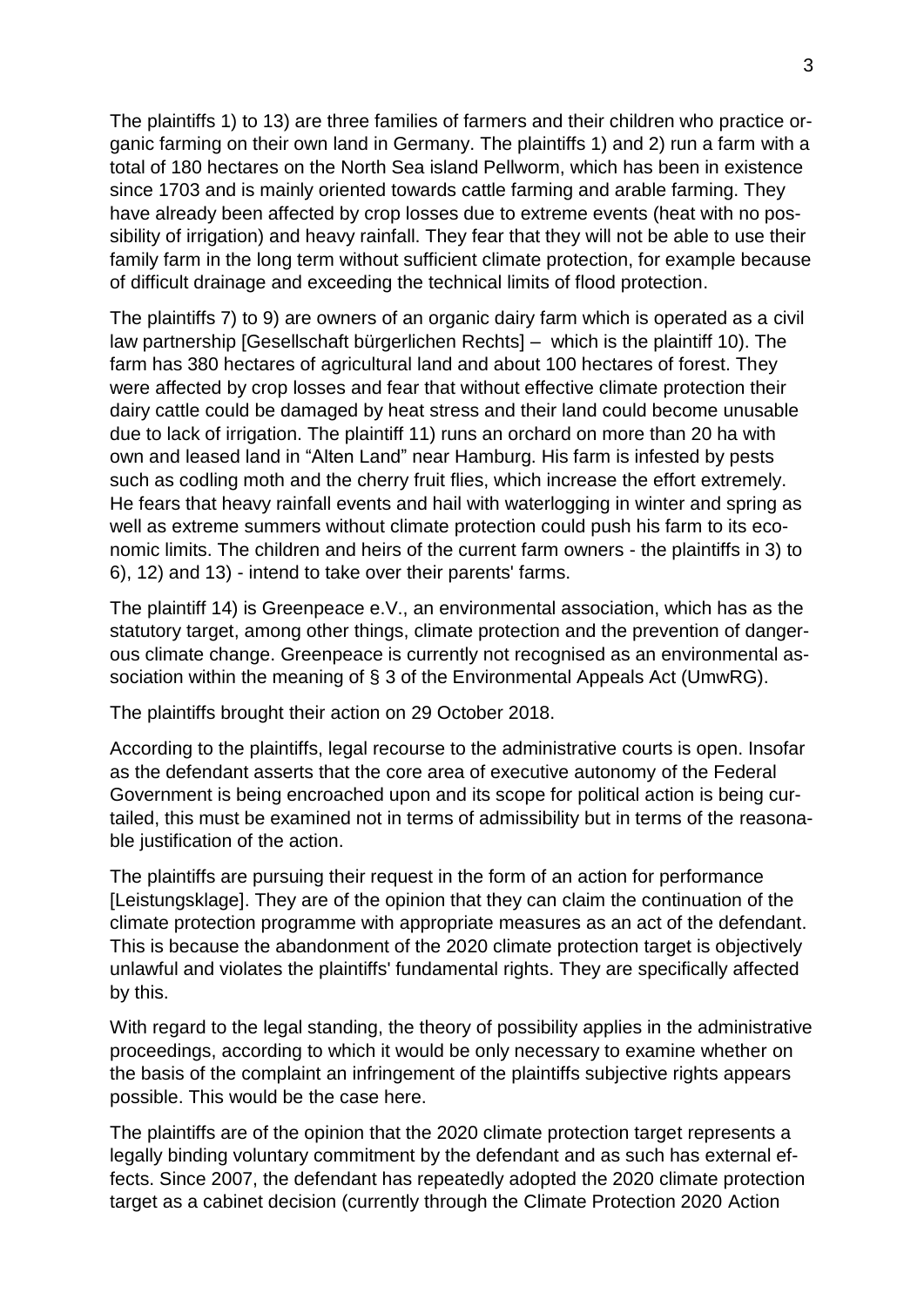Programme). It was not a purely political declaration of intent, but a legally enforceable legal act of the defendant, on which an affected party could also rely.

The legal character of the climate protection objective is first of all due to the fact that it has been the subject of several cabinet decisions under § 15 of the Rules of Procedure of the Federal Government (GOBReg). Resolutions of the Federal Government serve to ensure effective and trustful cooperation between the members of the Federal Government and have a legally binding effect on its members. They were to be qualified as binding state act with internal effect.

In accordance with the general principles of self-binding administration and on the basis of the protection of confidence from real action, the 2020 climate protection target can be assumed to have an external impact. At the very least, a sudden deviation from the previous practice would require a comprehensible justification.

Climate protection programmes were a form of administration actions and as such they are to be assigned to the programme or steering plans. For the defendant, the 2020 climate protection target represents an "administrative directive" which restricts its political freedom. The defendant had set a binding emissions level for 2020 through the 2020 climate protection target and pursued it for over 11 years, had repeatedly taken measures to achieve it, and at the same time had used it as a basis for draft legislation and interventions in fundamental rights. For example, when Section 13g of the Energy Industry Act (EnWG) was introduced, the Statement of reasons for the law expressly referred to the national climate protection target for 2020 in order to justify an interference with the freedom of occupation of the operators of lignite-fired power plants.

The climate protection target 2020 serves the implementation of the state's duty to protect in the context of international and Union law and its own constitution and thus of higher-ranking law. In principle, Article 20a of the Basic Law (Grundgesetz - GG) leaves environmental protection to the legislature, which is why the legislature has a duty to act and defines appropriate levels of protection. This active duty to act under Article 20a of the Basic Law has, however, so far only been implemented at federal level through government action in the form of climate protection programmes or cabinet decisions. By fulfilling its constitutional obligation to an effective protection concept against global climate change only at the level of cabinet decisions by the stae, those targets and the climate protection programmes of the defendant would, conversely, acquire constitutional significance. Only the legislator could change the 2020 climate protection target.

The climate protection target 2020 would be still achievable even now (study by the Fraunhofer Institute for Greenpeace, How Germany can still achieve its climate goal 2020, August 2018).

The fundamental rights of the plaintiffs 1) to 13) from Article 2.2 of the Basic Law (life and physical integrity), Article 12 (freedom of profession) and Article 14 of the Basic Law (property) were violated. There were indirect, factual encroachments on these fundamental rights. The plaintiffs 1) to 9) and 11) to 13) were not currently affected in their right to health, but they were threatened by the harmful health consequences of climate change and in particular the more frequent heat waves. The plaintiffs 1) to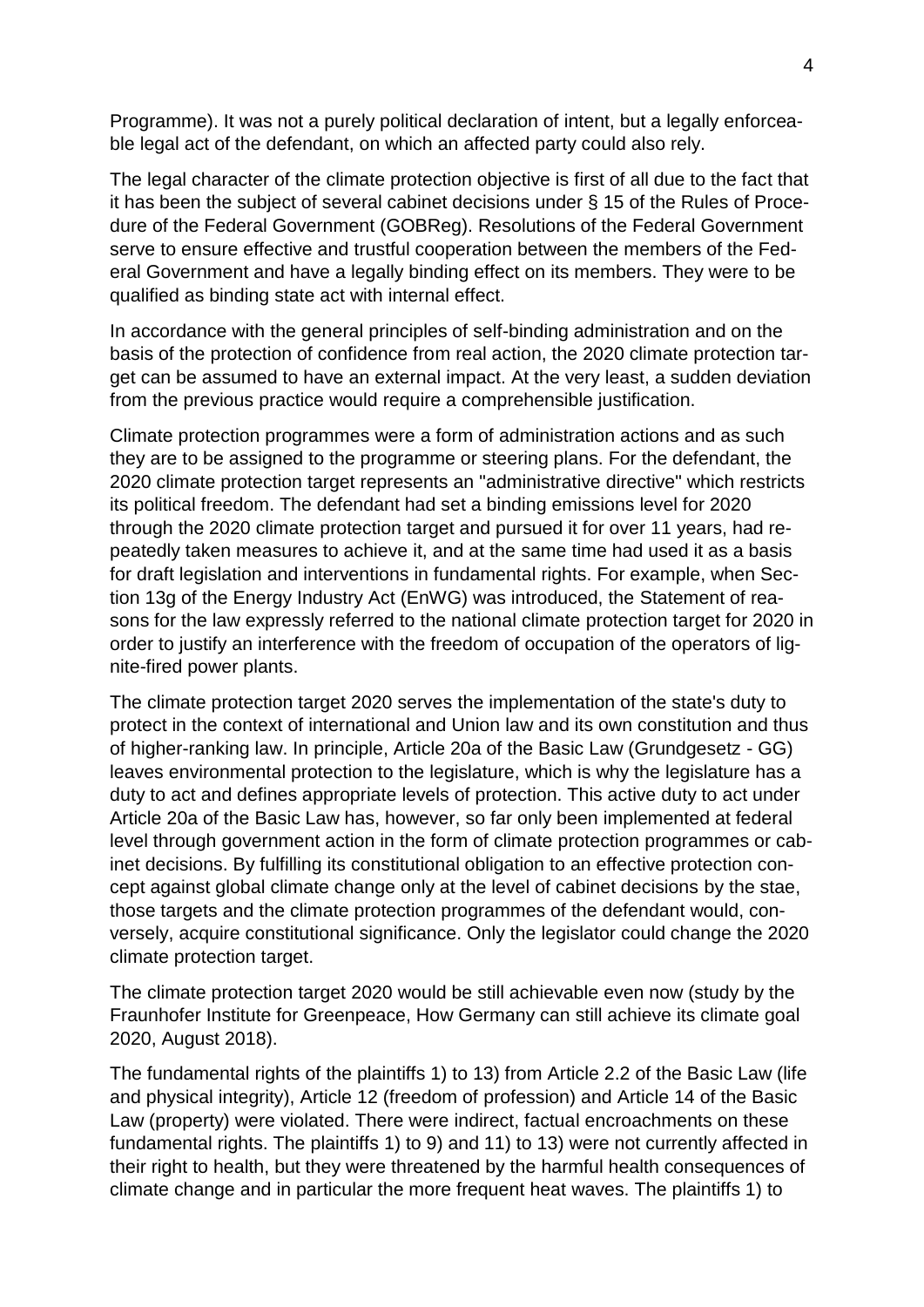13), as current or future owners and operators of agricultural holdings, were also affected by their right, protected by Article 14 of the Basic Law, to continue their business to the same extent as before. By failing to implement the 2020 climate protection target, the defendant is indirectly and de facto encroaching on the scope of protection of Article 14.1 of the Basic Law. This would enable third parties to emit significantly more greenhouse gas emissions than those continuously determined since 2014 by the 2020 climate protection target. This would intensify and further advance anthropogenic climate change and thus also regional environmental degradation. The defendant is aware of this complex process. The defendant is aware of the resulting impairment of the plaintiffs' civil liberties, but would accept this.

No scientific proof of causality between the concrete CO2 emissions caused by the failure to meet the 2020 climate protection target and the concrete threat to the plaintiffs' fundamental rights must be presented. For the legal possibility of a threat to fundamental rights is sufficient to assert the factual impairment resulting from the failure to achieve the 2020 climate protection target. Moreover, there was no justification for the encroachment on fundamental rights. This fails because there is no legitimate purpose for the abandonment of the previous reduction target.

In the alternative claim, the applicants invoke the duty of the State to protect fundamental rights. Article 2 of the Basic Law not only grants a subjective right of defence against state intervention, but also has an objective-law content. From this, they argue, arises the duty of the state to protect and promote the aforementioned legal interests. This general constitutional principle developed for the protection of life under Article 2.2 of the Basic Law was also transferable to the protection of property in Article 14 of the Basic Law.

The plaintiffs submit that duty of the state to protect against climate change also flows from Article 20a of the Basic Law, which the plaintiffs can refer on in this context. There would be a prohibition of insufficient means, which is violated by the abandonment of the climate protection target 2020. The balance between the legal interests of the persons affected, in this case the exercise of freedom of the persons who have an adverse effect on the environment on the one hand and the protection of the plaintiffs as persons who have an affected on the other hand, which is necessary in a multipolar constitutional relationship, falls short of the requirements of the prohibition of insufficient means, to the detriment of the plaintiffs. The 40% target had already been adopted in 2007 on the basis of the 4th Assessment Report of the Intergovernmental Panel on Climate Change (IPCC) and is based on scientific findings. According to scientific statements, Germany was approving considerably more of the remaining global greenhouse gas budget than was justified. According to a brief report by the German Institute for Economic Research for Greenpeace (When Germany will actually achieve its 2020 climate protection target, October 2019), the 2020 climate protection target will not be achieved until 2025 at the earliest. The plaintiffs invoke various scenarios for the fair distribution of the greenhouse gas budget, according to which even the 40 % target for 2020 still permits too many greenhouse gas emissions. Art. 4 para. 3 of the Paris Convention 2015 obliges the states to show the greatest possible ambition. In order to prove that the climate protection target of 40% in 2020 represents the constitutionally required minimum level of climate protection,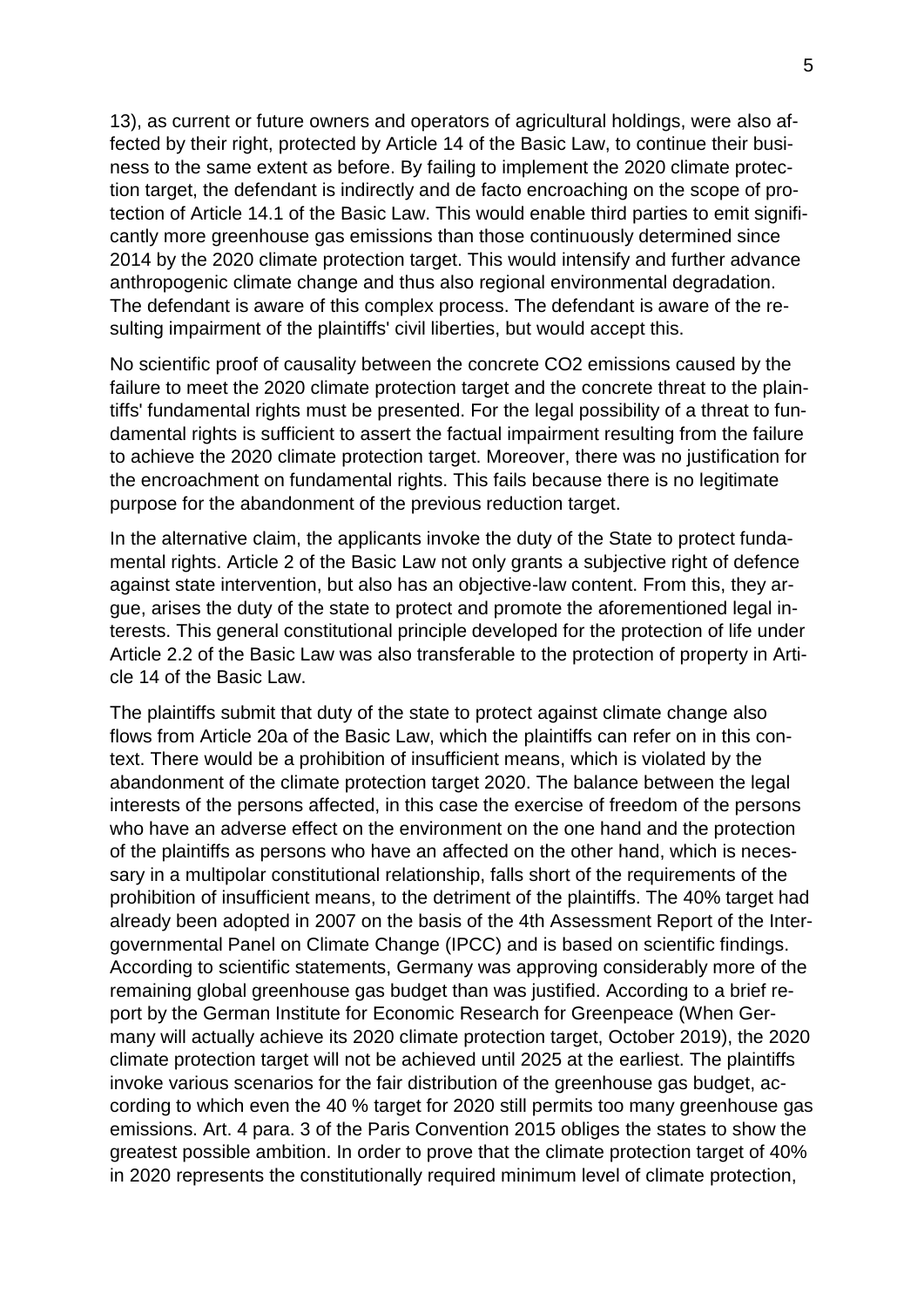the plaintiffs suggest that further expert opinions be obtained. In any case, the possibility of a violation of law by undercutting the minimum level cannot be dismissed.

The plaintiffs refer to the affirmative decision of the Court of Appeal of October 9, 2018 in the Urgenda climate action in the Netherlands (ECLI:NL: GHDHA: 2018:2610). This decision is based on obligations under Articles 2 and 8 of the European Convention on Human Rights (ECHR), which must also be applied in Germany. The duties to protect of the ECHR grant the states a narrower scope of action in comparison with the case-law of the Federal Constitutional Court.

Also on the basis of the most important UN human rights treaties, there is a legal obligation of states to reduce greenhouse gas emissions with the highest possible ambition (cf. Office of the High Commissioner for Human Rights, Five UN human rights treaty bodies issue a joint statement on human rights and climate change, 19 September 2019).

For the plaintiff 14), there would be legal standing as an environmental protection association in the form of a procurator's right of action to assert the subjective legal positions of individuals, as well as on the basis of the case-law of the European Court of Justice (ECJ) in the so-called Protect decision on the effect of Article 9(3) of the Aarhus Convention and Article 47 of the Charter of Fundamental Rights of the European Union. According to these, environmental associations could request compliance with the environmental legislation of the European Union. The lack of recognition of the plaintiff 14) under § 3 UmwRG does not preclude this. For access to court on the basis of Article 9.3 of the Aarhus Convention was not only open to environmental associations recognised under § 3 UmwRG. Alternatively, the applicant's eligibility for recognition under 14) UmwRG could be assumed, since he is not responsible for the failure to grant recognition (§ 2 sub-section 2 UmwRG). Since the 2020 climate protection target is objective environmental law with a background in EU law, the plaintiff in 14) could have compliance with the climate protection targets, or in any event Decision No. 406/2009/EC, fully reviewed by the courts.

The Burden Sharing Decision No 406/2009/EC is a legally binding decision of the European Parliament and of the Council. Such decisions are binding in their entirety under the first sentence of Article 288(4) of the Treaty on the Functioning of the European Union (TFEU). They could also have an external effect. Germany had to achieve a reduction of 14% by 2020 compared to 2005. The decision does provide some leeway for achieving this target. However, these could only be used under the condition that the Member State concerned had otherwise taken the necessary steps after the decision. Since 2016, Germany has not achieved any quantifiable reductions. It would be contrary to the burden sharing decision if a Member State stopped its reduction efforts completely. In addition to the obligation to succeed, the burdensharing decision provides for an obligation to take action for continuous emission reductions. Otherwise, the planned annual reduction plan would be legally irrelevant. A reference for a preliminary ruling to the European Court of Justice might be necessary. Germany might not be in a position to fulfil its obligations for the years from 2017 onwards, even if it were to make use of the scope of the burden-sharing decision. While the hearing, the Chamber rejected a request by the plaintiffs to take evidence in this regard.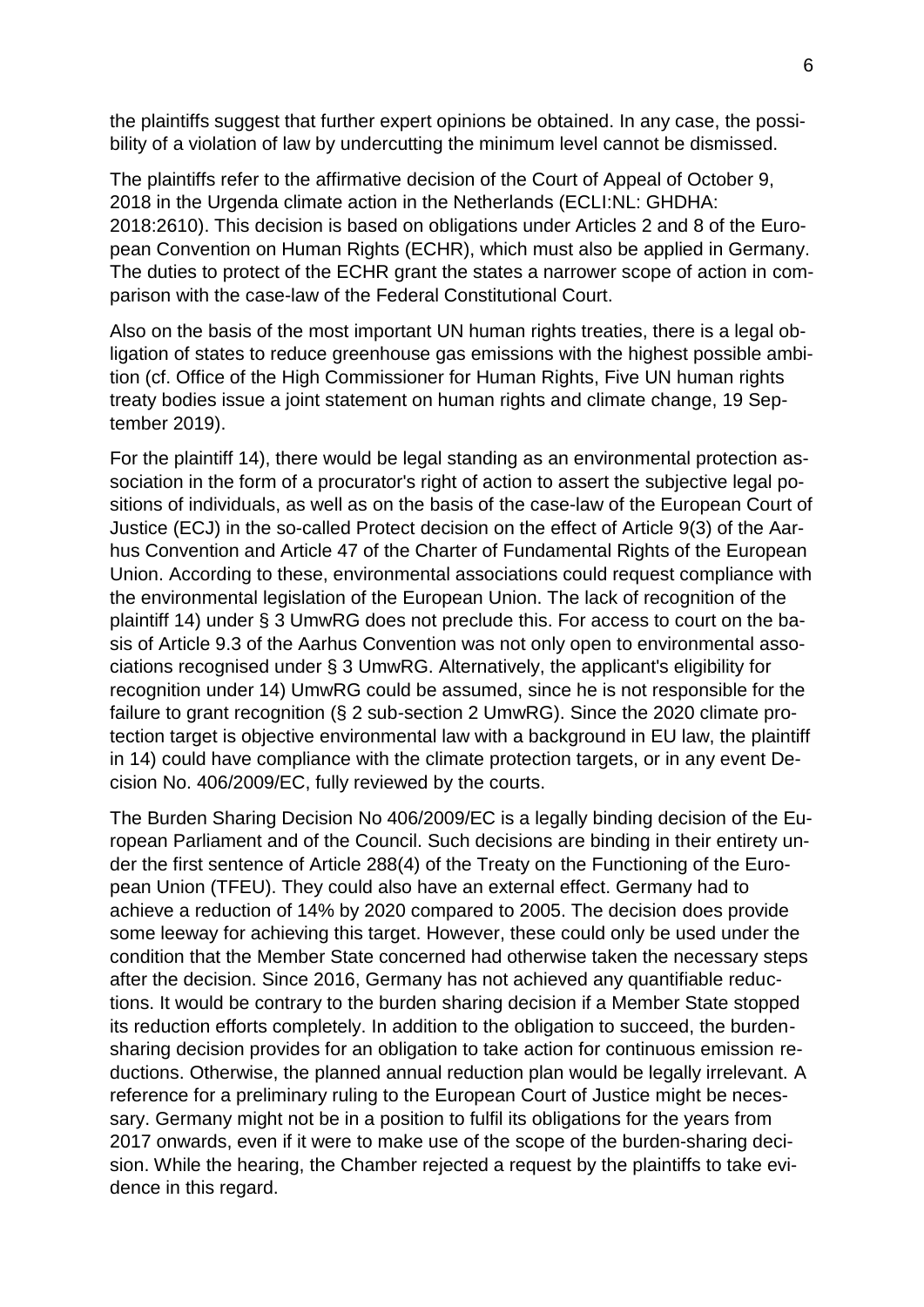The applicants claim that the Court should

order the defendant to update or supplement the National Climate Protection Programme 2020 in the form of the defendant's cabinet decision of 3 December 2014 (Action Programme Climate Protection 2020) with appropriate measures in such a way that it contains all the measures necessary to ensure that the binding target of the Action Programme Climate Protection 2020 of reducing greenhouse gas emissions in Germany by 40 % by 2020 compared with 1990 can be achieve

order the defendant to supplement the National Climate Protection Programme 2020, in the form of the defendant's cabinet decision of 3 December 2014 (Action Programme Climate Protection 2020), with appropriate measures in such a way that it contains all the necessary measures to reduce CO2 emissions to such an extent that the approximately 650 million tonnes Co2 equivalent already emitted in excess of the binding climate protection target for 2020 can be saved by the date of delivery of the judgment

### alternatively

order the defendant to supplement the national climate protection programme 2020, in the form of the defendant's cabinet decision of 3 December 2014 (Action Programme Climate Protection 2020), with appropriate measures in such a way that the reduction requirements of Article 3(1) in conjunction with Article 3(2) of the directive are met Annex II of Decision No. 406/2019/EC are complied with by 2020,

### alternatively

order the defendant to ensure, by means of appropriate supplementary measures, that the gap in action to achieve the climate objective for 2020 of reducing greenhouse gas emissions in Germany by 40 % compared with 1990 is closed as quickly as possible.

The defendant claims that the Court should

dismiss the action.

The defendant takes the view that the action is inadmissible because it concerns an act of the executive branch of government which is not justiciable. The plaintiffs sought to impose certain political objectives on the federal government. This encroaches on the core area of the federal government's political powers. The Action Programme Climate Protection 2020 is a political programme that precedes legislation and governmental and administrative action without establishing rights and obligations for citizens and companies. The complaint concerns the executive, not the administrative activities of the Federal Government. The plaintiffs attempted to deprive the federal government of its scope for shaping its policies and to replace it with a judicial determination of objectives. The complaint encroached on the core area of executive personal responsibility. This area would be protected by the separation of powers. The transfer of a political decision from the Federal Government to the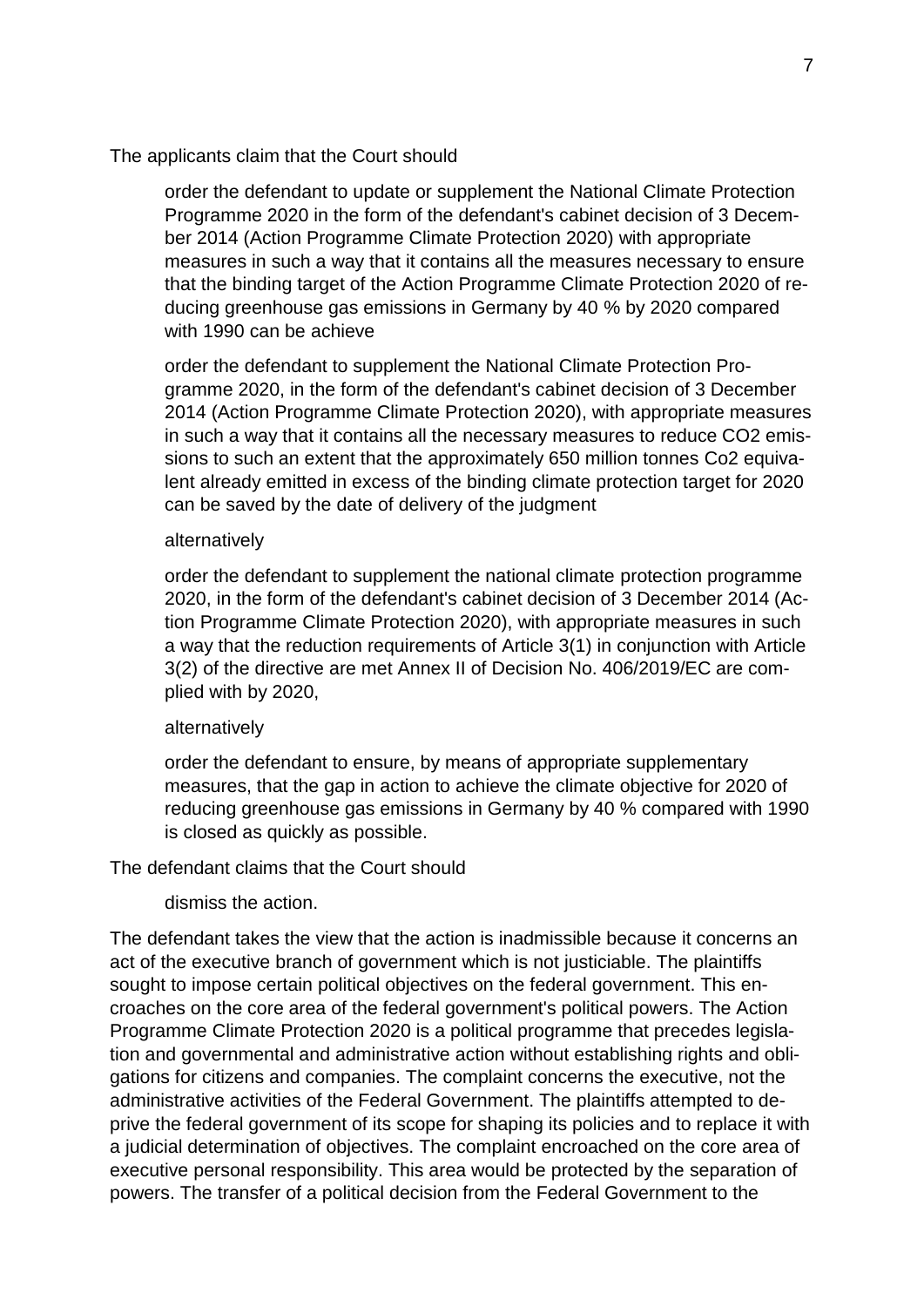courts , would be incompatible with the democratic principle of the Basic Law. Even if the Administrative Procedural Law does not expressly provide the lack of justiciability for violation of the principle of the separation of powers and the principle of democracy, this gap could be closed by analogy.

The defendant also takes the view that the present dispute must be classified as a constitutional dispute and that administrative legal proceedings have therefore not been initiated.

The action is also inadmissible because the applicants would have no legal standing. They could not derive any subjective rights from the Action Programme Climate Protection 2020. This programme is not a legal norm, but a simple cabinet decision that lacks external effect. The climate protection programme had not led to any self-binding to the administration. There was also no violation of the principle of protection of confidence.

Nor does the definition of the state's objective, which is laid down in Article 20a of the German Constitution and covers climate protection, constitute a subjective justification of individual persons. From this, only an obligation of the state under objective law arises, whereby it is incumbent on the legislature to define the appropriate level of protection.

The plaintiffs were in the same situation as all other persons living in Germany.

At the request of the Court of First Instance, the defendant stated that at present it was not possible to make any concrete statement as to when the interim target of a 40 % reduction in greenhouse gas emissions compared with 1990 would be achieved.

The possibility of a violation of the plaintiff's fundamental rights through de facto intervention by the State is not given. With regard to those plaintiffs who are currently not the owners of the agricultural holdings in question, there were already considerable reservations about opening up the scope of protection of the fundamental rights invoked. With regard to the alleged violations of Article 12 of the Basic Law and Article 14 of the Basic Law there is no de facto, indirect encroachment on fundamental rights. The necessary attribution of greenhouse gas emissions to the state was missing. If every violation of a duty to protect would at the same time result in the existence of an encroachment on a fundamental right, the distinction between encroachment and duty to protect would be dissolved.

A possible infringement of the plaintiffs' rights does not result from the dimension of protection of fundamental rights either. For the legislature was responsible for drawing up and implementing a concept of protection, which in principle had a scope for assessment, evaluation and design. The level of protection was not completely determined under constitutional law. The establishment of a specific climate policy was a political decision of direction within the Federal Government of Germany with a fundamental character. The implementation of the policy could have an impact on a wide range of areas of life and thus affect a large number of potentially conflicting public interests, including the fundamental rights of third parties. From the perspective of fundamental rights, this leads to a complex situation in which, in addition to the Federal Government, it is the task of the legislature to make the necessary trade-offs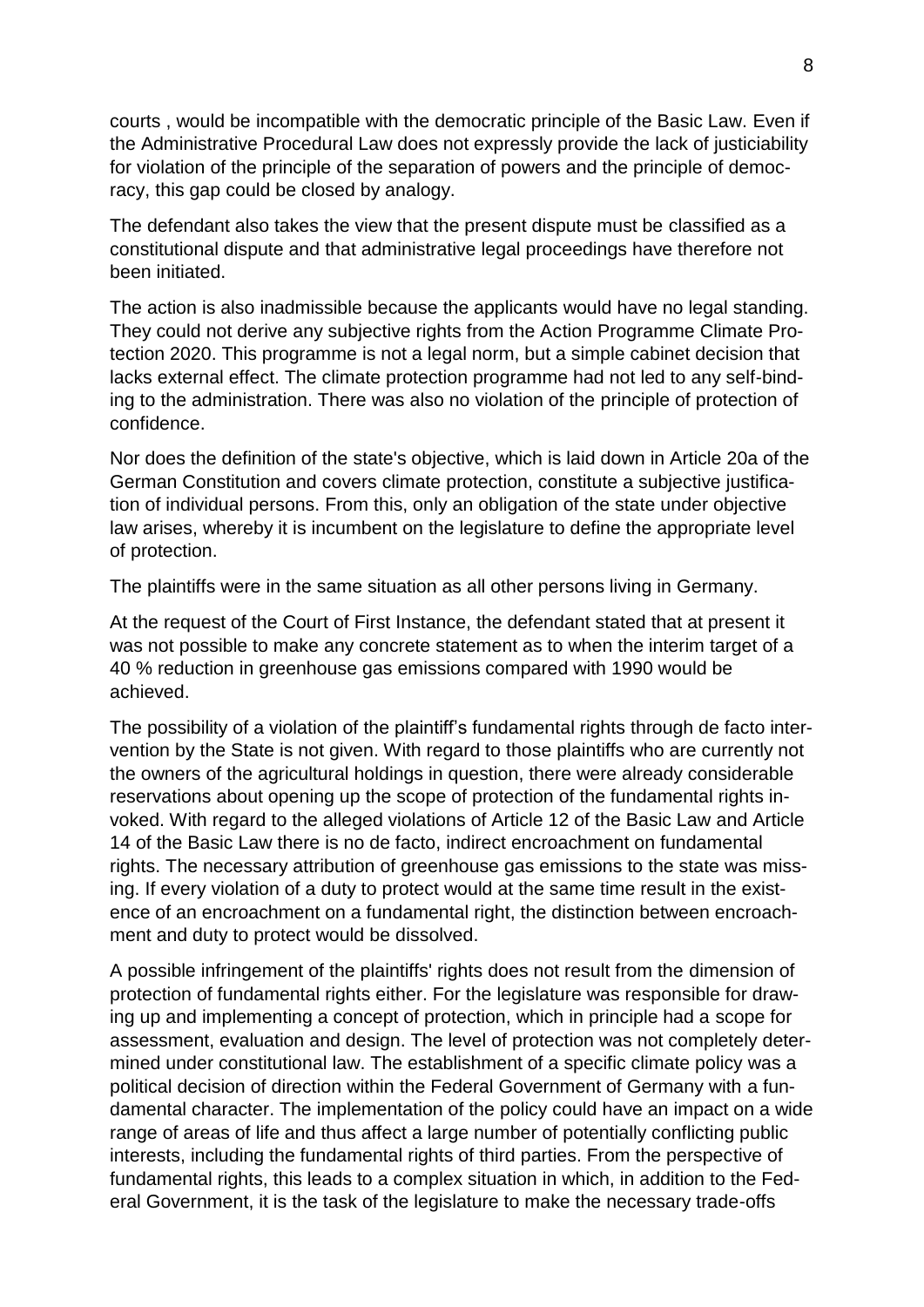and, on this basis, to define a protection concept. In view of the complexity of this decision-making situation, it was by no means evident that the demanded commitment of the Federal Government alone to the climate protection objective stated in the applications for a preliminary ruling was constitutionally permissible. The minimum level of protection in climate protection could not be equated with the Action Programme Climate Protection 2020.

The plaintiffs also lack a general interest in legal protection. Even a successful lawsuit would not improve the subjective legal position of the plaintiffs.

The plaintiff in 14) was not entitled to file an action because he lacked recognition under § 3 UmwRG. This cannot be overcome in the present case according to § 2 subsection 2 sentence 1 UmwRG, as the plaintiff in 14) is not recognisable (§ 2 sub-section 2 sentence 1 no. 1 in conjunction with § 3 sub-section 1 UmwRG). The necessary democratic internal structure would be missing in the matter.

The burden-sharing decision No 406/2019/EC does not create subjective rights of individuals either, but serves solely to protect the general interest. At the request of the Court, the defendant stated that the Federal Government was using its political room for manoeuvre in order to achieve the reduction targets of Article 3(1) of the burdensharing decision. Should these reduction targets not be achieved the defendant assumes that an infringement of the burden sharing decision can be avoided by purchasing emission allocations pursuant to Article 3(4) or (5) and/or Article 5 of the decision.

The second alternative claim was too vague in terms of time because it did not specify by when the 40% reduction target should be achieved.

By decision of 11 July 2019, the Rapporteur rejected the plaintiffs in 14) request to invite 220 natural persons and one cooperative society as interested third party's to the proceeding. By decision of 5 September 2019, the request to invite the municipality Pellworm as interested third party's was rejected.

For further details of the facts and circumstances of the case, reference is made to the defendant's case file and the administrative procedure which was submitted and, where relevant, taken into account in the decision.

## **Reasons for decision**

The action is inadmissible for lack of standing. The second alternative claim is too vague.

Administrative legal proceedings have been opened pursuant to § 40 (1) sentence 1 of the Administrative Court Rules (VwGO). In principle, this is given in all public law disputes of a non-constitutional nature. The action concerns a public law dispute in the relationship between citizen and state.

Contrary to the defendant's view, the plea in law is justiciable. It is true that there are sovereign acts that are not subject to judicial review. A prime example are decisions that refuses to grant clemency (BVerfG, decision by 4 to 4 votes of 23 April 1969 - 2 BvR 552/63 -, BVerfGE 25, 352-366, marginal no. 34, special vote marginal no. 46).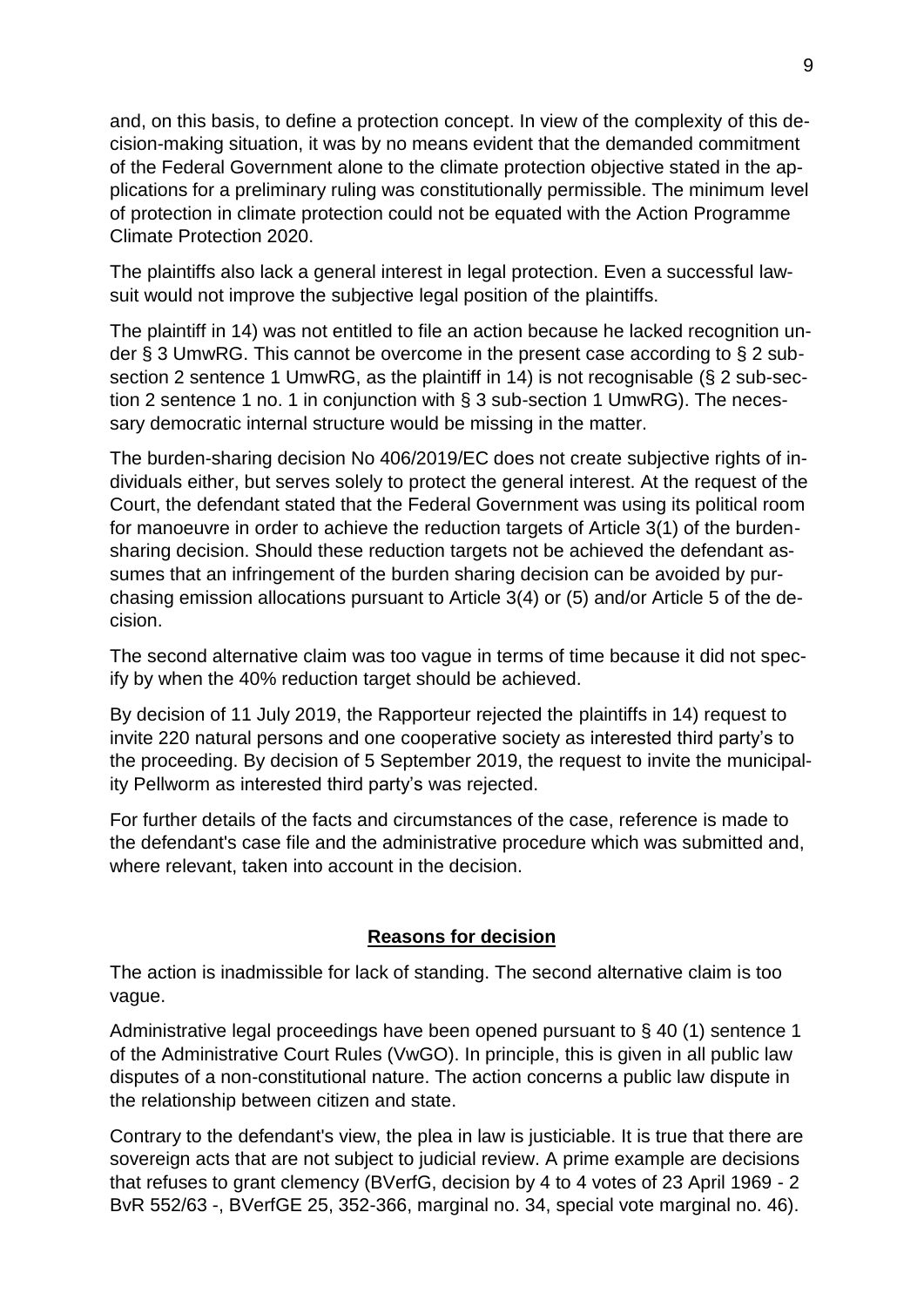In the literature, governmental acts (sovereign acts of state) are also partly regarded as sovereign acts without judicial power. This opinion is based on a brief consideration in an essay from 1950 (Klein, VVDStRL 8, 67, 111). Whether this opinion is still held today seems questionable. According to the correct view, however, under Article 19 (4) of the Basic Law, sovereign acts of state control cannot generally be regarded as should be excluded from judicial review, since such acts, despite their political significance, are also subject to legal obligations under Article 1.3 of the Basic Law (Kopp/Schenke, VwGO, 25th ed. 2019, § 40 marginal no. 5b). The Administrative Court can take sufficient account of the principle of the separation of powers by granting the government a wide margin of manoeuvre (on the area of foreign policy, see BVerfG, judgment of 22 November 2001 - 2 BvE 6/99 -, BVerfGE 104, 151-214, juris marginal no. 158).

The defendant cannot successfully invoke the case law of the Federal Constitutional Court on the core area of executive self-responsibility of the government. The government is responsible for shaping policy and is accountable to parliament (BVerfG, Order of 30 June 2015 - 2 BvR 1282/11 -, BVerfGE 139, 321-378, juris para. 126). In this context, the government's responsibility towards parliament and the people necessarily presupposes a core area of executive individual responsibility, which includes an area of initiative, consultation and action that cannot be investigated in principle (BVerfG, resolution of 13 June 2017 - 2 BvE 1/15 -, BVerfGE 146, 1-70, juris marginal no. 92). The core area of executive individual responsibility primarily relates to ongoing proceedings. In individual cases, access to documents on completed proceedings must also be denied. This serves to protect the freedom and openness of decision-making within the government (BVerwG, judgment of 13 December 2018 - 7 C 19/17 -, juris para. 18). The Federal Constitutional Court developed this case-law in the relationship of the government to the right of Members of the Bundestag to ask questions and to the rights of parliamentary committees of inquiry under Article 44 of the Basic Law; it also applies to requests for information under the press law and under the Freedom of Information Act. In relation to the administrative courts, the refusal of access to documents is regulated by special legislation: § 99.2 VwGO provides for an in-camera procedure if a supreme supervisory authority refuses to submit files or information. However, the issue here is solely one of access to information and not one of judicial control of the government's actions.

There is no regulatory gap for an analogy between the principle of democracy and the principle of the separation of powers, as demanded by the defendant. The special role of activities of state leadership is taken into account by granting corresponding scope for action, which is subject only to limited judicial control. A complete exclusion of judicial review of the government's actions would not be compatible either with the principle of the rule of law or with the guarantee of legal recourse under Article 19.4 of the Basic Law. On the question of justiciability of a climate protection programme, the Irish High Court came to a similar conclusion in its judgment of 19 September 2019 (Friends of the Irish Environment v. Ireland - 2017 No. 793 JR).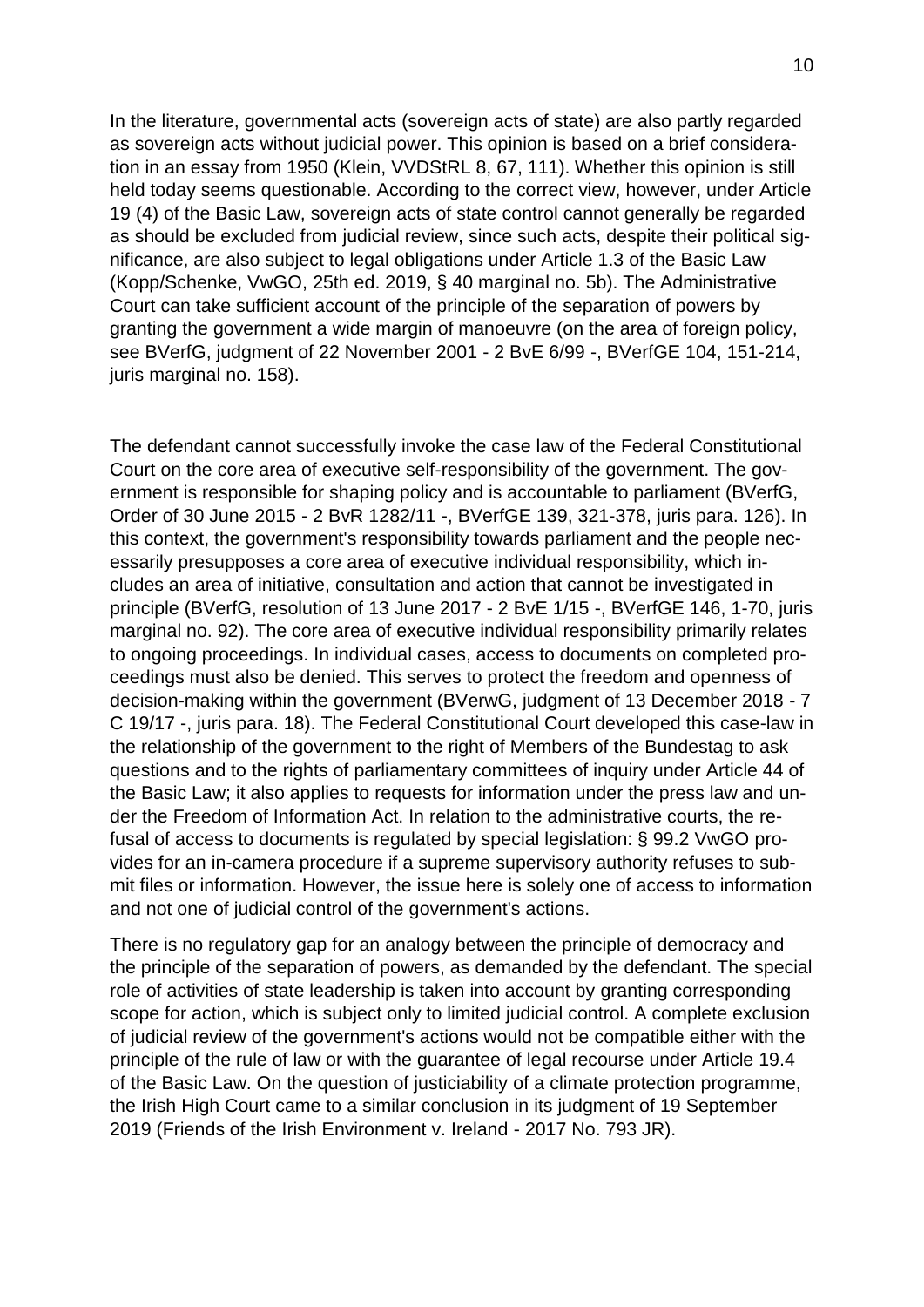This is also a legal dispute of a non-constitutional nature. The prevailing opinion is based on the theory of dual constitutional immediacy: According to this theory, a public law dispute is of a direct constitutional nature if parties directly involved in constitutional life are in dispute over legal relationships that belong exclusively to constitutional law (see Kopp/Schenke, loc.cit., § 40 marginal no. 32 with further references). For this reason, proceedings between citizens and the state, including those in which constitutional norms, in particular fundamental rights norms, are decisive in the dispute, belong in principle before the administrative courts and not before the constitutional courts (BVerwG, judgment of 3 November 1988 - 7 C 115/86 -, BVerwGE 80, 355-373, juris nos. 13 et seq.) An exception to this is the action of a citizen for the enactment of a formal law. A citizen's right to have a formal law enacted, if such a right exists, can only be enforced before the constitutional courts (BVerwG, judgment of 15 January 1987 - BVerwG 3 C 19.85 -, BVerwGE 75, 330, 334, juris nos. 33).

Here the plaintiffs have not specified in detail which measures the Federal Government should take into count to achieve the climate protection target for 2020 in time. They have mentioned support programmes, measures in the state sector and also voluntary agreements with industry that do not require formal legislation. However, the expert opinion of the Fraunhofer Institute for Greenpeace presented by the plaintiffs in August 2018 provides for the shutdown of lignite-fired power plants as a central measure. This would hardly be enforceable without formal legislation. However, the restriction that the administrative court cannot oblige the legislator to enact formal legislation does not lead to the inadmissibility of the action as a whole. The Advocate General at the Supreme Court of the Netherlands (Hoge Raad) came to a similar conclusion in his opinion of 13 September 2019 on the Urgenda climate action (ECLI: NL:PHR:2019: 887; Ref.: 19/00135, marginal no. 5.43); there too, the specialised courts cannot oblige the legislature to enact laws.

For all claims, the general action for performance is the valid form of action. The two main claims and the first alternative claim are also sufficiently specified. The requirement of a specific claim is set out in § 82.1 sentence 2 VwGO as a mere nominal provision; it must, however, be made clear to the complainant at the time the claim is made in the oral proceedings (§ 103 para. 3 VwGO) shall be satisfied. In a specific application, which must be self-explanatory, the nature and scope of the legal protection sought must be specified. In the present case, the indication of the objective alone - compliance with the national climate protection programme 2020 - is sufficient in view of the government's room for manoeuvre (see BVerwG, judgment of 5 September 2013 - 7 C 21/12 -, BVerwG-GE 147, 312-329, juris nos. 54 - 55 on actions for the enactment of clean air plans).

A. However, the applicants do not have standing for the two main claims.

I. With regard to the individual plaintiffs, the plaintiffs in 1) to 13), according to settled case-law, the substantive judgment requirement of legal standing as set out in § 42.2 VwGO is also applied accordingly to the general action for performance (BVerwG, judgment of 5 September 2013 - 7 C 21/12 -, BVerwGE 147, 312-329, juris para. 18). Accordingly, the action is only admissible if the plaintiffs claim that their rights have been infringed by an administrative act or its omission. However, it is also necessary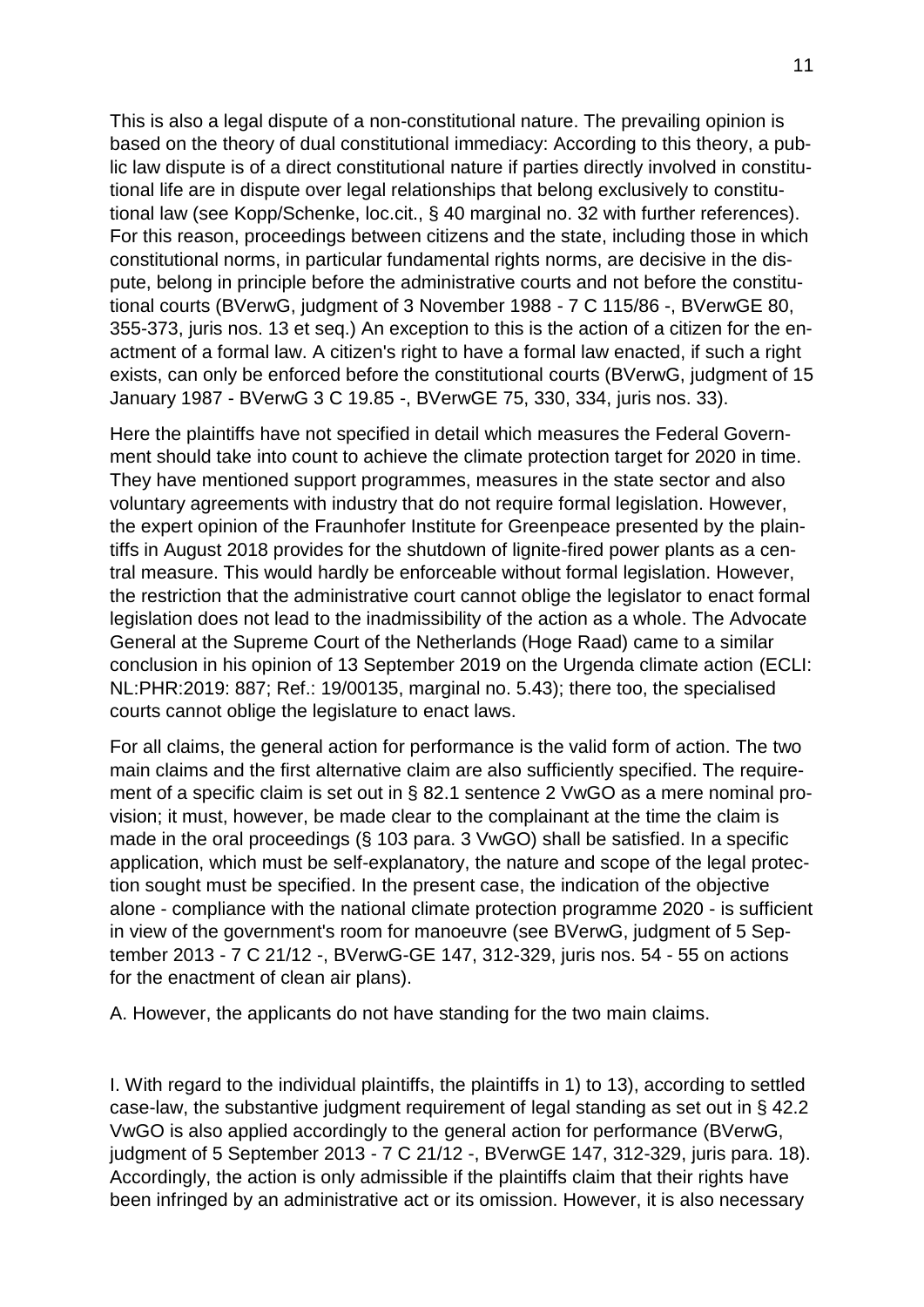and sufficient that, on the basis of the plaintiffs' submissions, the violation of a subjective public right appears possible (BVerwG, judgment of 5 April 2016 - 1 C 3/15 -, BVerwGE 154, 328-351, juris nr. 16). This is not the case if the legal position asserted by the plaintiffs obviously and unambiguously cannot exist or be due to them from any point of view (BVerwG, judgment of 19 November 2015 - 2 A 6/13 -, BVerwGE 153, 246-254, juris para. 15 with further references). Legal standing is dependent on the plaintiffs being able to rely on a public-law provision which, according to the decision-making programme contained therein, (at least also) protects them as third parties. In this respect, it is decisive that a group of persons can be inferred from individualising elements of the norm which is sufficiently different from the general public (see BVerwG, judgment of 28 November 2007 - 6 C 42/06 -, BVerwGE 130, 39-52, juris para. 11 on the action for an obligation which constitutes a subset of the action for performance).

Therefore a public-law norm or legal basis is needed from which a corresponding obligation of the Federal Government to act can arise. The inaction of the defendant must make it possible to violate a subjective public law. This is ultimately not the case here.

1) The plaintiffs under 1) to 13) cannot base their request on the decision of the Federal Cabinet of 3 December 2014 - the Action Programme Climate Protection 2020. This Cabinet decision constitutes a political declaration of intent, but does not contain any legally binding regulation with external effect to which the plaintiffs could refer. Also the Federal Government has postponed the 2020 climate protection target to the year 2023 in a permissible manner through the government draft of the Federal Climate Protection Act, which was passed by cabinet decision on 9 October 2019.

a) A Cabinet decision is adopted by a majority of votes in accordance with § 24 (2) GOBReg. This decision is binding the Federal Ministers and constitutes domestic law (cf. on the Action Programme Climate Protection 2020 Wegener, ZUR 2019, 3, 9; Voland, NVwZ 2019, 114, 116 - "political guideline" - and on the Climate Protection Plan 2050 Saurer, NuR 2018, 581). Even the rules of procedure of the Federal Government itself only constitute internal government law and as such only the members of the Federal Government are entitled and obliged to do so; the legal relationship with other federal bodies or with the citizen does not concern them (BVerwG, judgment of 13 December 2018 - 7 C 19/17 -, juris para. 30).

The fact that it is an action programme does not mean that it is binding on the citizen. The action programme is upstream of specific measures. In this respect, the plaintiffs speak of an "administrative action directive", without it being clear what legal consequences this should have. A "plan" or "programme" is not a uniform legal form, but can take very different forms (cf. Saurer, NVwZ 2017, 1574, 1578). Certain plans and programmes under environmental law are subject to a strategic environmental assessment pursuant to § 33 of the Environmental Impact Assessment Act (UVPG). These include, for example, regional planning, urban land use planning, clean air plans and waste management plans. The legal effects of these plans and programmes vary. What they have in common is that - unlike the Action Programme for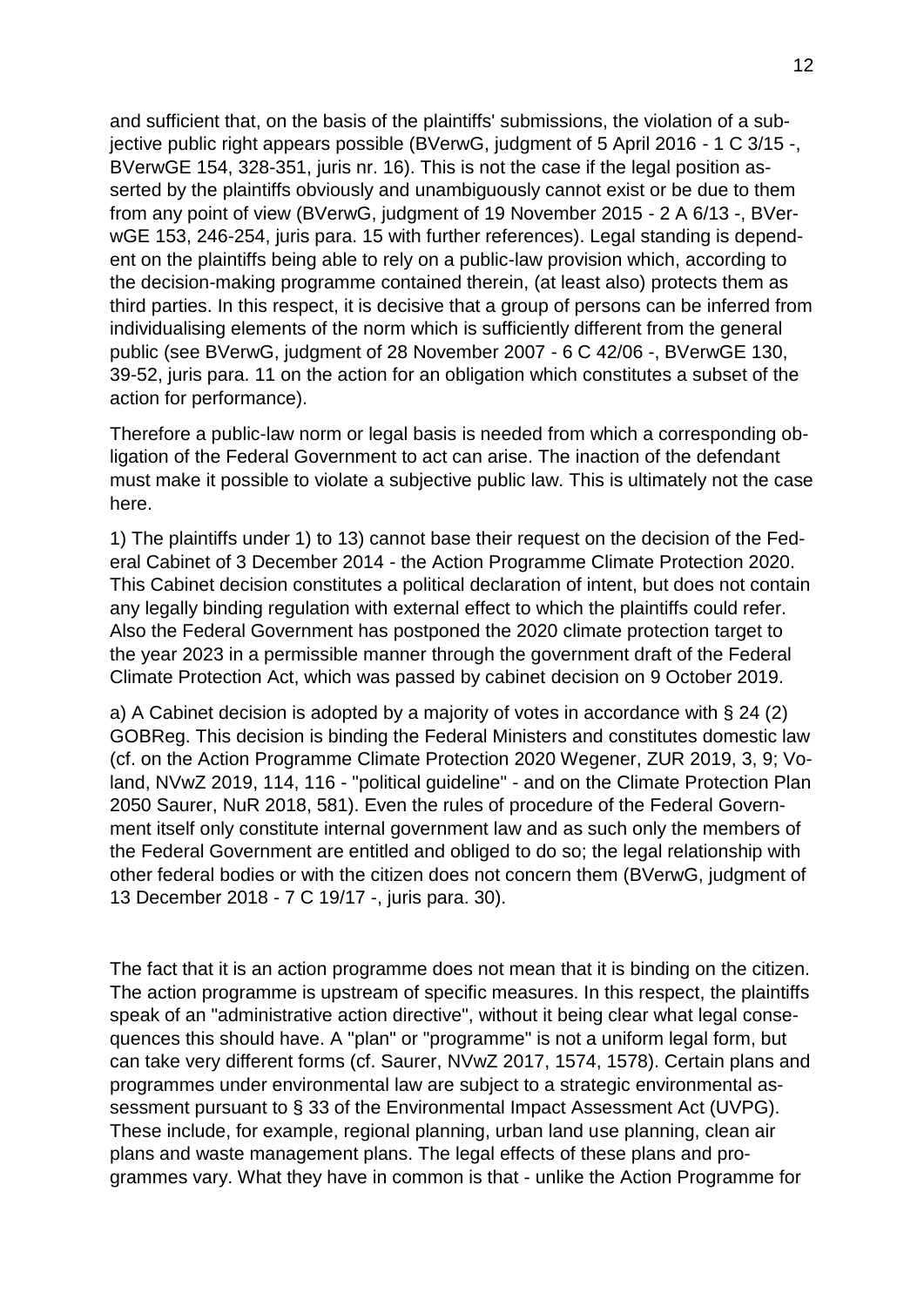Climate Protection - they are each based on a legal basis which also allows conclusions to be drawn for them to be legally binding.

The context and wording of the Action Programme Climate Protection 2020 argue against a binding regulation with external effects. The cabinet decision is published in a colourful brochure, edited by the Federal Environment Ministry (BMU) with a foreword by the then Federal Environment Minister, and accompanied by many photos, illustrations and tables. The structure of the Action Programme names "Key policy measures" as the main structure item (pages 24 to 71). With regard to the climate protection target for 2020, it literally states: "Our next stage in climate protection is to reduce greenhouse gas emissions by at least 40 percent by 2020 compared with 1990. In doing so, we want to create the basis for also achieving the following targets for 2030, 2040 and 2050 and to achieve the European climate target". (p. 9) The use of the 1st person plural fits in with a political declaration of intent, but would be extremely unusual nowadays for a legally binding regulation of the state in relation to the citizen (cf. on the other hand the formulations of climate targets in § 4 of the Baden-Württemberg Climate Protection Act of 23 July 2013 and § 3 of the government draft for a Federal Climate Protection Act of 9 October 2019).

The plaintiffs also fail with the other arguments for a legally binding external effect of the Action Programme Climate Protection 2020.

The plaintiffs invoke a self-binding of the administration. This legal figure leads, among other things, to the fact that administrative regulations, which constitute internal law of the administration, can have an external effect. It is based on an administrative practice in relation to the citizen on which other citizens can rely in accordance with the principle of equal treatment in Article 3 of the Basic Law. An internal regulation only has an external effect indirectly through the obligation of the authorities and courts to comply with Article 3.1 of the Basic Law if and to the extent that an administrative practice corresponding to the Directive has actually developed (so-called selfbinding of the administration) (BVerwG, judgment of 15 November 2011 - 1 C 21/10 - , BVerwGE 141, 151-161, juris para. 15). It is true that the 2020 climate protection target was the basis for numerous measures of the Federal Government. However, no administrative practice directly vis-à-vis the citizen, to which the plaintiffs could refer under Article 3 of the Basic Law, is apparent.

An external effect from the point of view of the protection of confidence is out of consideration. Protection of confidence plays an important role, for example, in cases of a false retroactive effect of laws and in the protection of property. The prerequisite is that the person concerned has made dispositions of assets in reliance on the validity of the legal situation, which are now frustrated by a change in the legal situation (cf. BVerfG, judgment of 6 December 2016 - 1 ByR 2821/11 -, BVerfGE 143, 246-396, juris para. 372 on the nuclear phase-out). The plaintiffs have not claimed that they made investments in reliance on the existence of the 2020 climate protection target.

Nor does the materiality principle imply any external effect of the cabinet decision. The plaintiffs are of the opinion that it would have been necessary for the climate protection targets to be laid down in law (see Saurer, NuR 2018, 581). Since this had not been done, the decision of the Federal Government acquires "constitutional significance". The materiality principle or the parliamentary reservation states that in the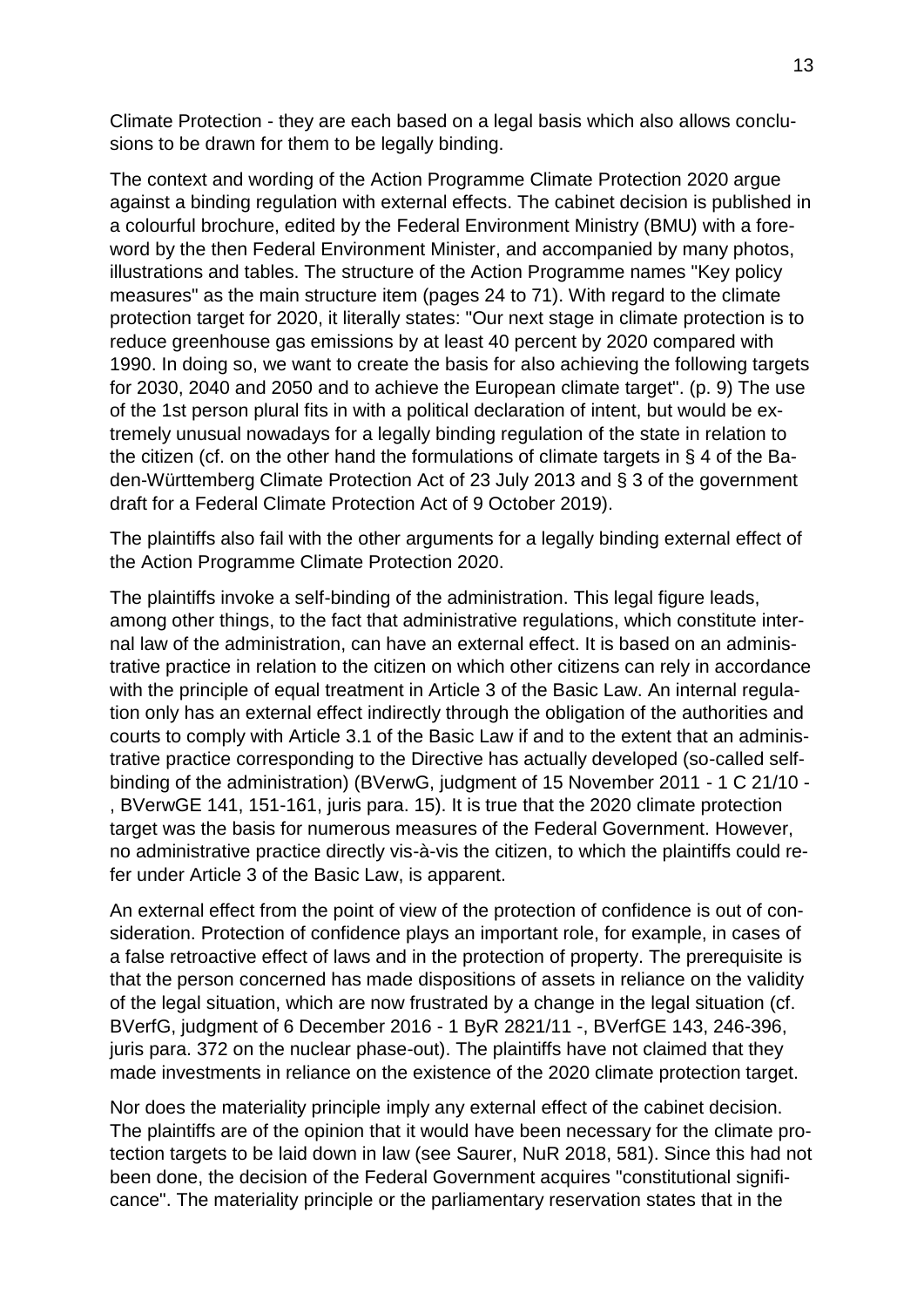area of sub-legislative standard-setting, essential questions of the exercise of and intervention in fundamental rights must be regulated by parliament itself (see BVerfG, Beschluss vom 8 August 1978 - 2 BvL 8/77 -, BVerfGE 49, 89-147; Leitsatz 2 - Kalkar I). The legal consequence is that a corresponding sub-statutory provision is unconstitutional because it violates the reservation of the law. The conclusion that a corresponding resolution of the Federal Government would be constitutionally revalued if the parliamentary reservation were violated cannot be drawn from this.

Finally, the plaintiffs argue that the Federal Government's climate protection target 2020 serves in some laws as justification for encroachments on fundamental rights and must therefore have an external effect, for example in section 13 g EnWG on the decommissioning of lignite-fired power plants. This provision constitutes an encroachment on fundamental rights for the operators. However, this is already justified by the climate protection constitutionally anchored in Article 20a of the Basic Law, without it being relevant whether the decision of the Federal Government has external effects or not. Pursuant to Article 20a of the Basic Law, the legislature is required, particularly with regard to the principle of sustainability, to achieve further reductions in greenhouse gas emissions (BVerfG, Order of 13 March 2007 - 1 BvF 1/05 -, BVerfGE 118, 79-111, juris para. 110).

b) In addition, the Federal Government has postponed the 2020 climate protection target to 2023 in a permissible manner through the government draft of the Federal Climate Protection Act, which was adopted by cabinet decision on 9 October 2019. In principle, a cabinet decision can be amended or repealed by a subsequent cabinet decision (actus contrarius). The explanatory statement of the government draft states that Germany will clearly miss the climate protection target for 2020. The target value of the 40% reduction compared to 1990 is 750 million tonnes of CO2 eq. (Action Programme Climate Protection 2020, p. 11). The government draft of the Federal Climate Protection Act provides for sector-specific reduction targets, which are broken down by year and sector in a table in Annex 2 to § 4 (permissible annual emission quantities). If the various sector-specific values are added together, the total quantity of CO2 eq. is 813 million tonnes for 2020 and 756 million tonnes for 2022. This means that according to the government draft, a 40% reduction is not to be achieved until 2023. The German government has not exactly been proactive in communicating this fact. However, the objective explanatory value of the table does not allow any other interpretation.

2. The plaintiffs under 1) to 13) cannot derive any claim from an impairment of their fundamental rights through an indirect, factual intervention of the state. As defence rights, fundamental rights protect against unjustified state intervention. A violation of Article 2.2 sentence 1 and/or Article 14.1 of the Basic Law presupposes an intervention attributable to the Federal Republic of Germany. It is true that the protection of fundamental rights is not limited to imperative interventions, i.e. to measures which lead directly and specifically (finally) to a reduction of interests protected by fundamental rights by means of a law or prohibition decreed by the state. Rather, fundamental rights can also be affected by indirect and factual impairments if these are equivalent to imperative interventions in terms of their objectives and effects (BVerfG, Non-Acceptance Decision of 15 March 2018 - 2 BvR 1371/13 -, juris marg. nr. 29 with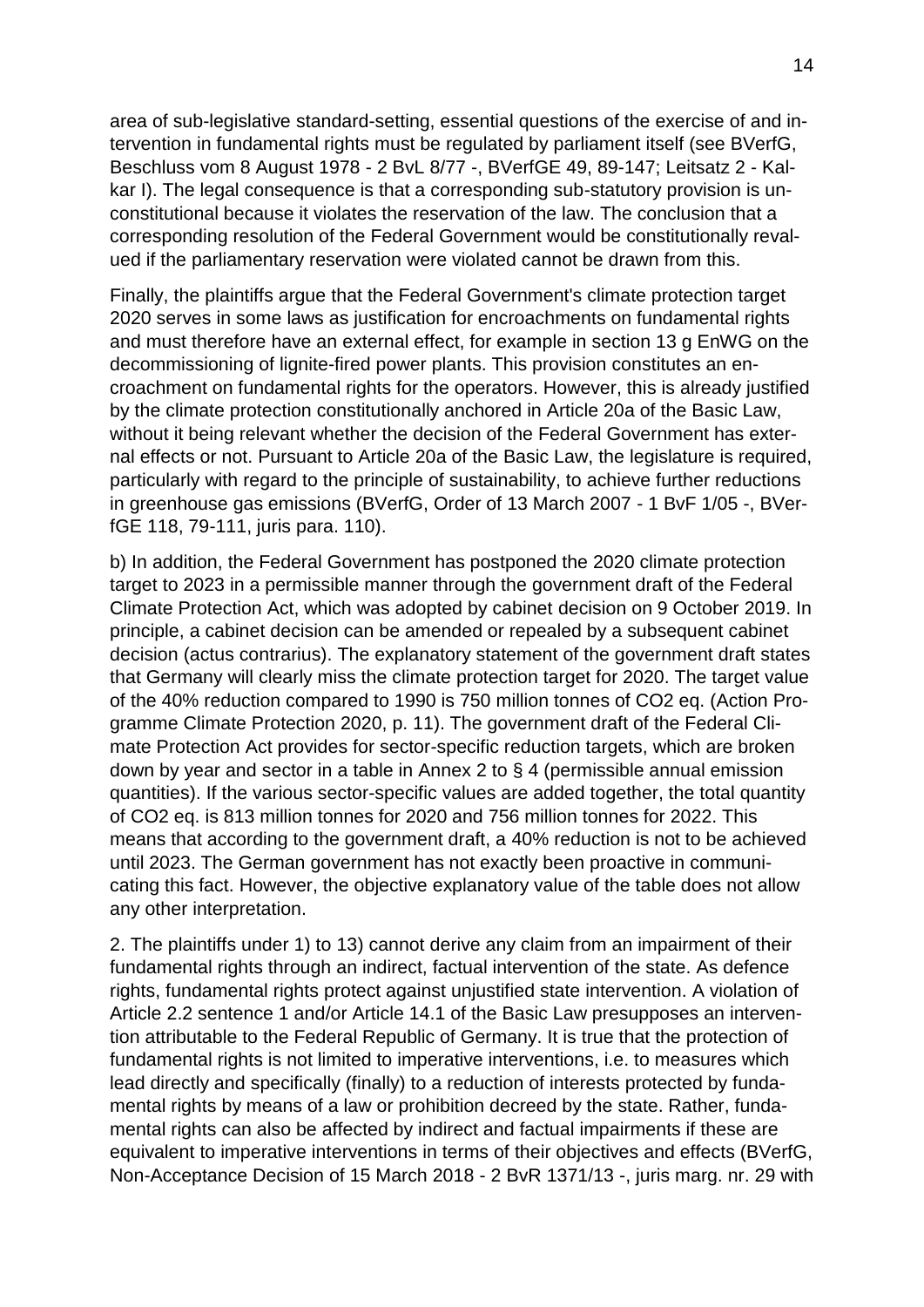further references). Here, greenhouse gas emissions, even if they originate from German soil, cannot be attributed to the state. In this respect, what the Federal Constitutional Court has decided on forest damage applies to climate protection: The state's preventive control of the use of technology associated with the emission of air pollutants cannot serve as a starting point for a joint responsibility of the state under intervention law for the consequences of general air pollution (BVerfG, Kammerbeschluss vom 26. Mai 1998 - 1 BvR 180/88 -, juris nr. 17).

The view of the plaintiffs that the distinction between the fundamental rights defence dimension and the fundamental rights protection dimension has only been partially clarified does not lead any further. The plaintiffs refer to the decision of the Federal Constitutional Court on the Mühlheim-Kärlich nuclear power plant. According to this decision, the state assumes its own co-responsibility for the dangers arising from the peaceful use of nuclear energy (BVerfG, Order of 20 December 1979 - 1 BvR 385/77 -, BVerfGE 53, 30-96, juris marg. 54). This decision explicitly refers to the special features of nuclear law and is almost two decades older than the Forest Damage Decision. In the decision on the stationing of US nuclear weapons at Büchel airbase, cited by the plaintiffs, the Federal Constitutional Court examines both a factual intervention and a duty of the state to protect and denies both (BVerfG, Non-Acceptance Decision of 15 March 2018 - 2 BvR 1371/13 -, juris nos. 29, 31 et seq.) Finally, the plaintiffs refer to an upholding judgment of the Münster Higher Administrative Court on the use of Ramstein Air Base for armed U.S. residential missions in Yemen. This decision denies any intervention by the German state (judgment of 19 March 2019 - 4 A 1361/15 -, juris para. 134) and is based on the state's duty to protect under Article 2.2 of the Basic Law (ibid. para. 182).

There are no discernible rates for an extended interpretation of the intervention attributable to the State. The dogmatically important distinction between encroachments on fundamental rights that require justification and the state's duties of protection founded on fundamental rights would otherwise be blurred.

(3) Nor does it follow from the state's duties of protection under fundamental rights that the plaintiffs under 1) to 13) could have had their fundamental rights violated. They have not sufficiently substantiated that the state might have fallen below the constitutionally required minimum level of climate protection.

According to the case law of the Federal Constitutional Court, basic rights are not only rights of defence against state intervention, but also generate in their objective content protective duties of the state. Public authorities are obliged to protect the legal interests protected by fundamental rights against interference, in particular by private third parties. Furthermore, a duty to protect is also advocated if other dangers such as forces of nature can only be averted with state assistance (BVerfG, nonadoption decision of 4 September 2008 - 2 BvR 1720/03 -, juris marg. no. 36 with further references). The public authority must place itself "protecting and promoting before the fundamental rights" (BVerfG, judgment of 25 February 1975 - 1 BvF 1/74 -, BVerfGE 39, 1-95, juris marginal no. 153, Abortion I).

The plaintiffs under 1) to 9) and 11) to 13) invoke the protection of physical integrity in Article 2.2 sentence 1 of the Basic Law. They have no acute complaints due to climate change, but fear long-term health risks, in particular due to more frequent heat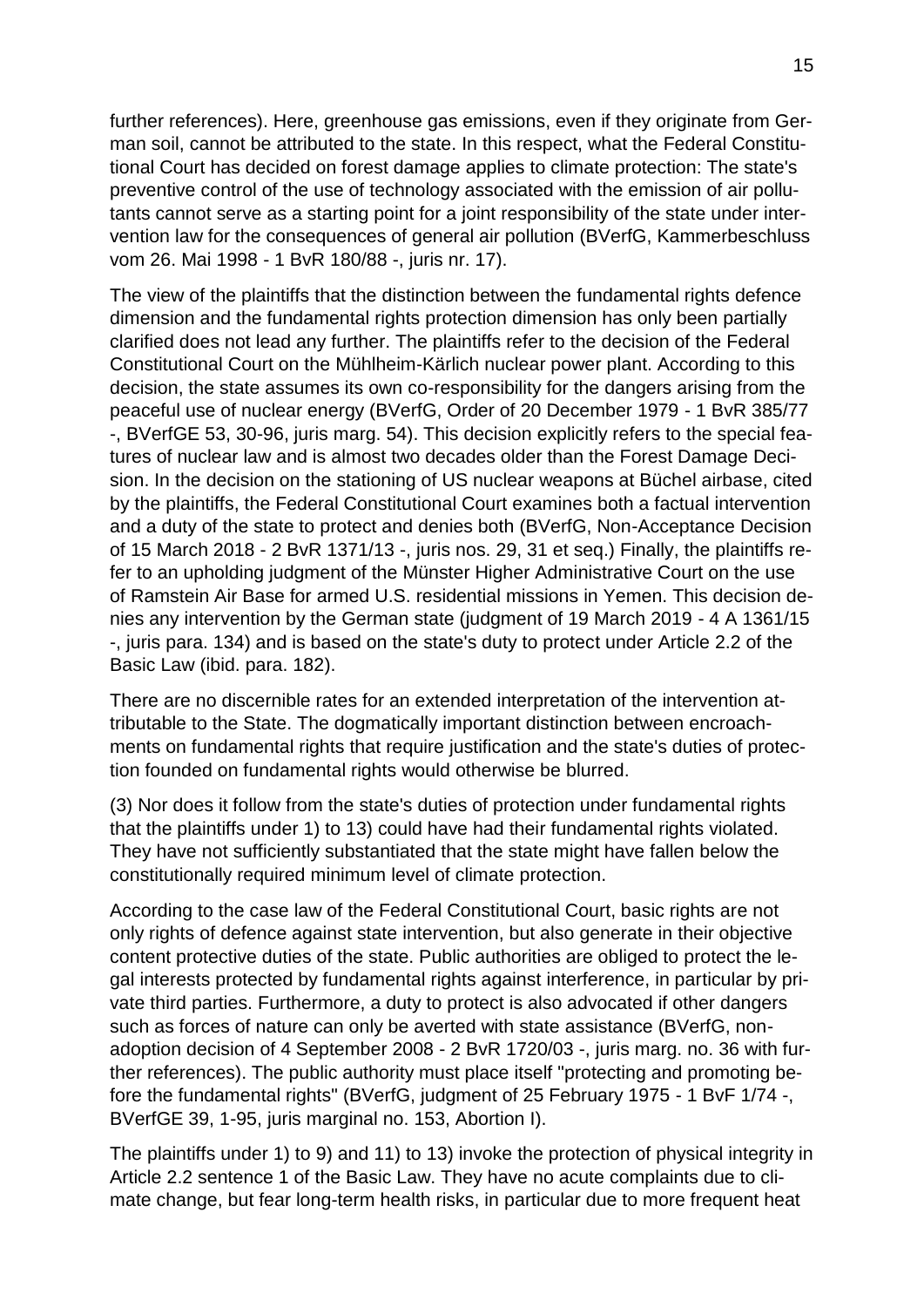waves. It is true that mere threats to fundamental rights generally still lie in advance of constitutionally relevant impairments of fundamental rights. However, under special circumstances, they can be equated with violations of fundamental rights (BVerfG, Order of 19 June 1979 - 2 BvR 1060/78 -, BVerfGE 51, 324-351, juris nr. 72). Risk prevention relating to threats to fundamental rights may be covered by the duty of protection of state bodies (BVerfG, Order of 14 January 1981 - 1 BvR 612/72 -, BVerfGE 56, 54-87, juris nr. 60).

The property of agricultural holdings falls within the scope of protection of Article 14 (1) of the Basic Law. The right to the established and practised business within the framework of the freedom of profession in Article 12 of the Basic Law does not play an independent role apart from Article 14 of the Basic Law. Only the concrete stock of rights and goods is covered; mere turnover and profit opportunities or actual circumstances are, in contrast, not covered by the guarantee of ownership, even from the point of view of the established and operated commercial enterprise (BVerfG, judgment of 6 December 2016 - 1 BvR 2821/11 -, BVerfGE 143, 246-396, juris para. 240). In contrast, the children and heirs of the current proprietors - the plaintiffs in 3) to 6), 12) and 13) - cannot rely on Article 14.1 of the Basic Law. Article 14.1 of the Basic Law only protects legal positions to which a legal subject is already entitled (BVerfG, Order of 22 January 1997 - 2 BvR 1915/91 -, BVerfGE 95, 173-188, juris marginal no. 66).

It can remain open whether the plaintiffs have sufficiently demonstrated the necessary to be concern directly by the actions and/or omissions of the Federal Government. The European Court of First Instance (EGC) has dismissed a climate action against the EU Parliament and the Council for lack of standing under Art. 263 (4) TFEU (ruling of 8 May 2019- T-330/18 marginal no. 50). Every individual is affected by climate change in one way or another. The fact that climate change may have different effects on some individuals than on others does not constitute grounds for standing against generally applicable measures (see critically Winter, ZUR 2019, 259, 266 et seq.) The Federal Constitutional Court has also denied the direct effect in the non-adoption decision on the stationing of US nuclear weapons. In this respect, the engagement did not differ from the unmanageably large number of residents; social commitment did not lead to a (constitutional) legal privilege in the assertion of its own interests (Federal Constitutional Court, Non-Acceptance Decision of 15 March 2018 - 2 BvR 1371/13 -, juris para. 47).

In the present case, the applicants in (1) to (9) and (11) to (13) do not differ from the rest of the population with regard to the health risks claimed. In contrast, the owners of the three organic farms are particularly affected by climate change. The mere fact that a very large number of people are affected by the effects of climate change does not rule out the possibility that they may be affected individually.

The question can also be left unanswered whether the plaintiffs have sufficiently demonstrated the causality between the Federal Government's failure to take further climate protection measures and an impairment of the plaintiffs' position, which is protected by fundamental rights. About 1.1% of the world's population lives in Germany and about 2% of global greenhouse gas emissions originate here (see Rahmstorf, Emissionsbudget, Spiegel-online of 20 October 2019). The Percentage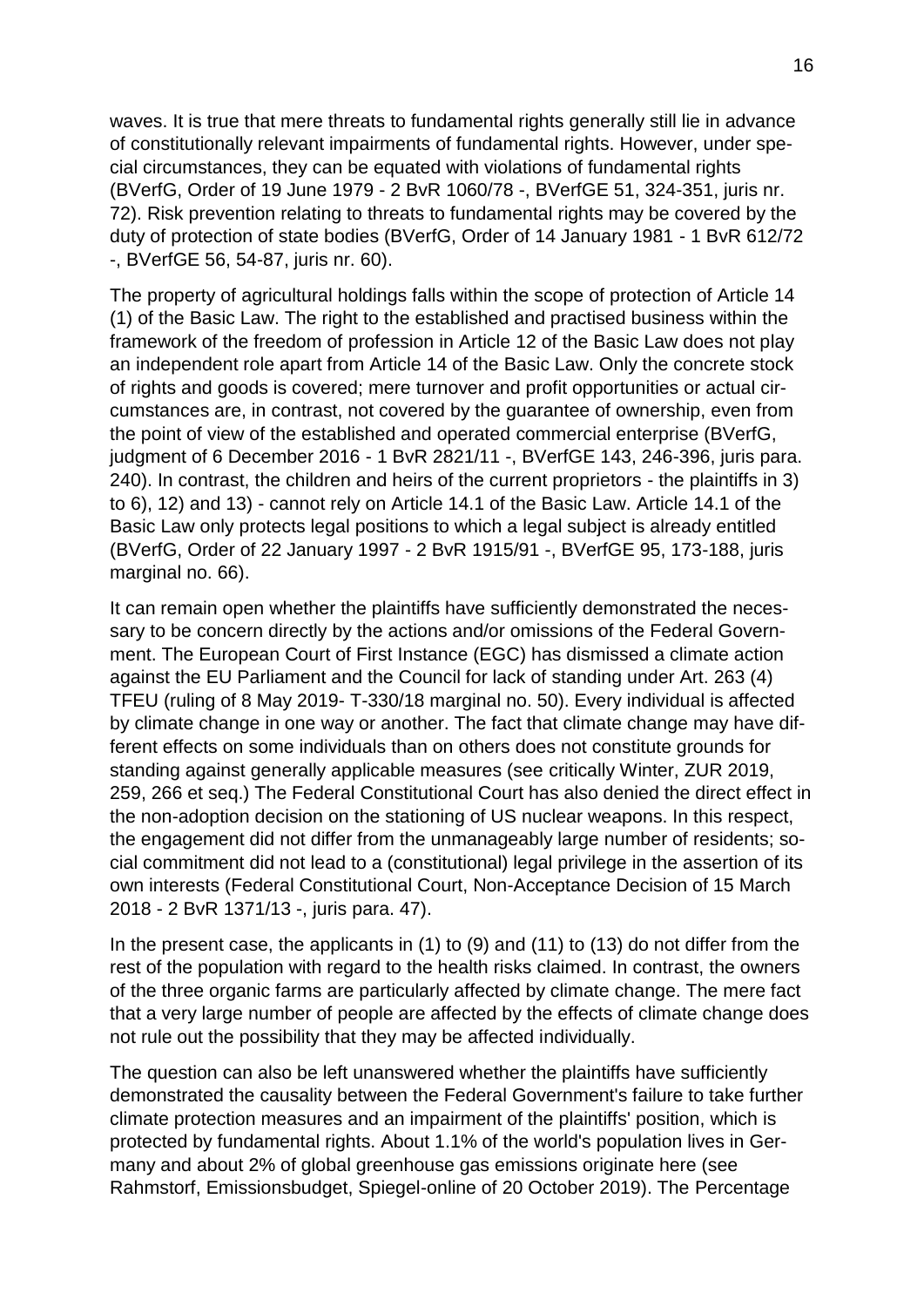by which the 2020 climate protection target is missed has a comparatively small share in annual emissions. Nevertheless, the state has a common but differentiated responsibility for mitigating climate change (cf. Art. 2 para. 2 of the Paris Convention). A contracting state cannot evade its own responsibility by referring to greenhouse gas emissions in other states. Individual legal protection with regard to climate protection is only conceivable if the requirements of causality between the omitted national measures of climate protection and the effects on the protected legal positions of those affected are not overstretched.

Finally, the question can be left unanswered whether plaintiffs can rely on Article 20a of the Basic Law within the framework of their fundamental rights (expressly left open in the Federal Constitutional Court, non-adoption decision of 10 November 2009 - 1 BvR 1178/07 -, Schacht Konrad, juris para. 32). Pursuant to Article 20a of the Basic Law, the state protects the natural foundations of life also in responsibility for future generations. This includes climate protection (BVerfG, Decision of 13 March 2007 - 1 BvF 1/05 -, BVerfGE 118, 79-111, marginal no. 110). In this respect, the state must develop a suitable and effective protection concept (Callies, ZUR 2019, 385, 386 with reference to the prohibition of insufficient means). If the invocation of Article 20a of the Basic Law is permitted in the context of fundamental rights, climate protection would not only be required by objective law, but would also be enshrined in fundamental law (see the declaration of 19 September 2019, Office of the High Commissioner for Human Rights, Five UN human rights treaty bodies issue a joint statement an human rights and climate change, quoted by the plaintiffs).

In the literature, the view is held that the plaintiffs' request would amount to a claim to secure constant climatic conditions that could be enforced in court, which the defendant could not guarantee in any case (Wegener, ZUR 2019, 3, 9). Indeed, such a claim cannot exist. In the opinion of the Chamber, however, the plaintiffs' claim is limited solely to condemn the Federal Government on the basis of the fundamental duties of protection to achieve the self-imposed climate protection target for 2020 within the deadline.

The legislator and the executing authority have a further scope to assess, evaluate and formulate the fundamental rights in the fulfilment of the duties of protection. This also leaves room to take into account competing public and private interests. This wide freedom of scope can only be examined by the courts to a limited extent, depending on the specific nature of the area in question, the possibilities of forming a sufficiently certain judgement and the significance of the legal interests at stake. In view of this of scope, the fundamental right claim associated with a duty to protect is only directed at the fact that the public authority takes precautions to protect the fundamental right that are not entirely unsuitable or completely inadequate (BVerfG, Order of 29 October 1987 - 2 BvR 624/83 -, BVerfGE 77, 170240, juris para. 101). Unless in rare exceptional cases a concrete duty to protect can be inferred from the constitution that compels a particular action to be taken, the legislature, as the competent state body, is left to draw up and implement a concept of protection (BVerfG, judgment of 30 July 2008 - 1 BvR 3262/07 -, BVerfGE 121, 317-388, juris para. 120).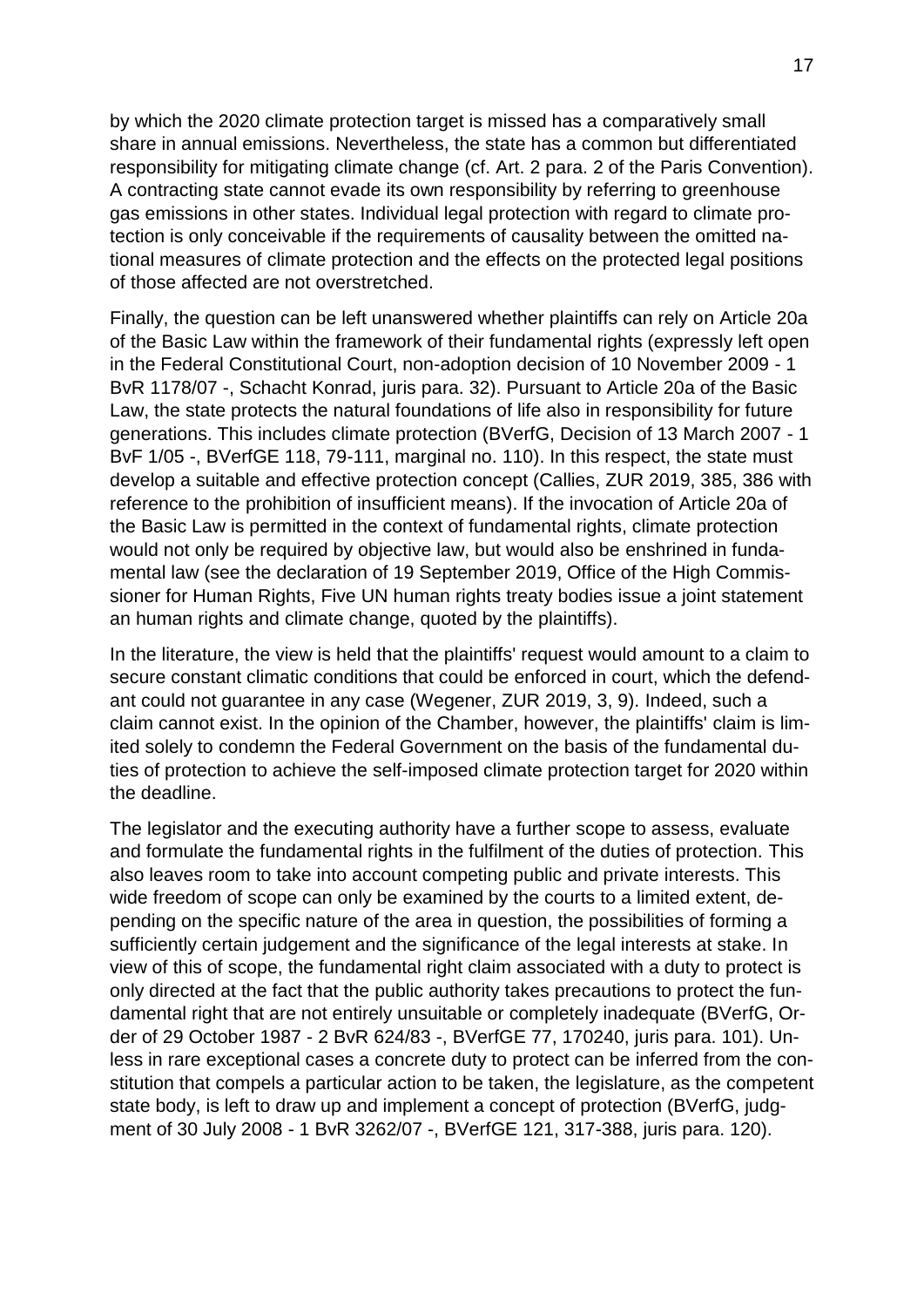However, in order to fulfil its duty to protect, the state must take sufficient measures of a normative and factual nature which lead to adequate and as such effective protection being achieved - taking into account conflicting legal interests (prohibition of insufficient means). The precautions that the legislature takes must be sufficient for adequate and effective protection and must also be based on careful fact-finding and reasonable assessments (BVerfG, judgment of 28 May 1993 - 2 BvF 2/90 -, BVerfGE 88, 203366, Schwangerschaftsabbruch II, juris para. 166).

The Federal Constitutional Court applies both standards - a wide scope for assessment, evaluation and design on the one hand and the prohibition of insufficient means on the other - side by side. It intervenes if the state authority evidently violates the duty to protect. With regard to the prohibition of insufficient means, the court examines whether the state authority has handled its scope of assessment in a justifiable manner (BVerfG, Order of 4 May 2011 - 1 BvR 1502/08 -, Aircraft Noise, juris para. 38).

The plaintiffs must conclusively demonstrate the violation of the duty to protect in order to substantiate their standing to bring an action pursuant to § 42, Subsection 2, VwGO (BVerwG, judgment of 5 April 2016 - 1 C 3/15 -, BVerwGE 154, 328-351, juris, para. 23). This represents a high hurdle for the acceptance of the right to bring an action (different view apparently Voland, NVwZ 2019, 114, 117).

According to these standards, the plaintiffs have not conclusively demonstrated a violation of the Federal Government's fundamental duty to protect the climate. The previous climate protection measures are not entirely unsuitable or completely inadequate. Also the prohibition of insufficient means is not obviously violated. The 2020 climate protection target does not represent the constitutionally required minimum level of climate protection.

Art. 3 para. 1 of the 1992 Framework Convention on Climate Change stipulates that the Parties shall protect the climate system for the benefit of present and future generations on the basis of equity and in accordance with their common but differentiated responsibilities and respective capabilities. The developed countries should take the lead in combating climate change and its adverse effects. The principle of common but differentiated responsibilities is reaffirmed in Art. 10 para. 1 of the 1997 Kyoto Protocol and is also found in Art. 2 para. 2 of the 2015 Paris Convention. According to Art. 4 para. 3 of the Paris Convention, the Parties are to show "maximum ambition" in their reduction contributions. In three decades, the international community has not come far in operationalising this responsibility and assigning it to the individual states. In the Kyoto Protocol of 1997, the participating industrialized countries committed themselves to reducing their annual greenhouse gas emissions by an average of 5.2 percent compared to 1990 levels within the so-called first commitment period (2008 to 2012). These emission reductions were achieved. In the negotiations for the second commitment period of the Kyoto Protocol from 2013 to 2020, a total of 38 countries committed themselves to quantitative emission reductions, which would amount to a total of approximately 18%. This continuation of the Kyoto Protocol has not yet come into force (see Wikipedia, Kyoto Protocol). The European Union has promised a reduction of 20% by 2020 compared to 1990 (https://ec. europa.eu/ clima /policies /strategies/progress/kyoto\_2\_en) and will achieve this target. In the Dutch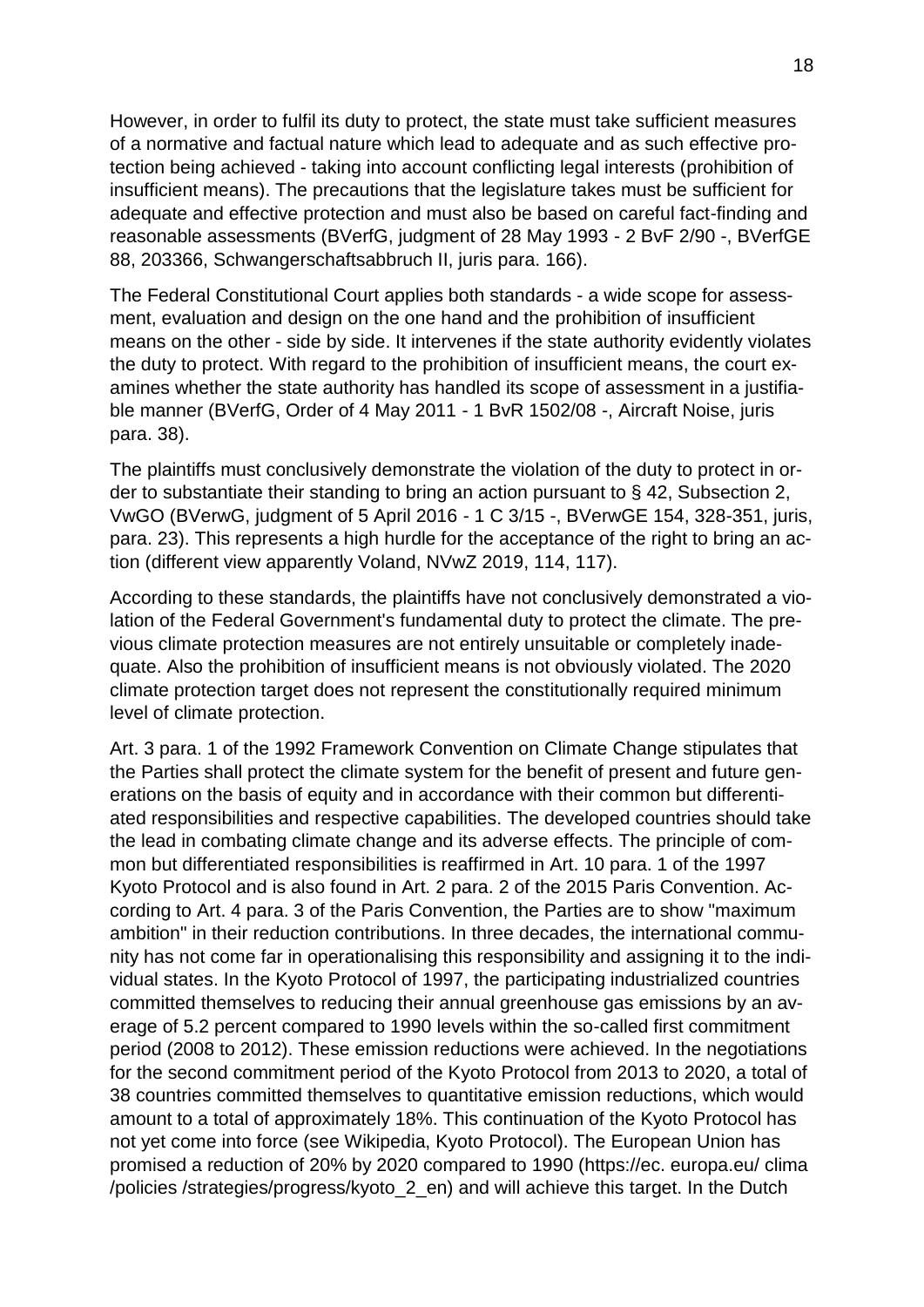case law (Urgenda) cited in detail by the plaintiffs, the two courts of first and second instance ordered the Dutch government to make a 25% reduction compared to 1990 (see Wegener, ZUR 2019, 3 and Voland, NVwZ 2019, 114 m.w.N.). Under the Paris Convention, the European Union only committed itself to a 40% reduction by 2030 compared with 1990 (https://ec.europa.eu/ clima/policies/international/negotiations/paris en). In 2007, when the German government first adopted the 2020 climate protection target, the Intergovernmental Panel on Climate Change (IPCC) has recommended a significant reduction in emissions for developed countries as a group "under most equity interpretations" of 10 to 40% by 2020 compared with 1990 levels (Contribution of VVorking Group III to the Fourth Assessment Report of IPCC, p. 90). At the UN Climate Change Conference in Bali in 2007, an action plan was adopted in which the recommendation, that the industrialised countries should reduce their greenhouse gas emissions by 10 % to 40 % by 2020, was adopted (Wikipedia, Bali Road Map). The 2020 climate protection target of a 40% reduction compared to 1990 is therefore an ambitious target at the upper end of the recommendations in an international comparison. The plaintiffs' view that this is the minimum required under constitutional law is difficult to understand against this background. Even if Germany were to achieve a reduction of only 32 % by 2020 and the 40 % reduction were to be delayed by three or five years, this does not mean that the constitutionally required minimum level of climate protection is evidently undershot. The Federal Government has not remained completely inactive. As the plaintiffs themselves admit, it has implemented measures from the Action Programme for Climate Protection 2020 and this year has initiated numerous other measures to achieve the climate targets of a 55% reduction from 1990 levels by 2030.

The plaintiffs base their view, that the 2020 climate protection target represents the constitutionally required minimum level of climate protection, on the base of recent scientific findings. The question, as wide the Federal Government's scope for action extends and at which point the prohibition of insufficient means clearly requires further measures, is a legal question which the courts has to decide by applying constitutional standards. This legal question cannot be clarified by obtaining expert opinions which alone can serve to clarify facts. In its Special Report of 8 October 2018, the Intergovernmental Panel on Climate Change (IPCC) states the global CO2 residual budget as 800 gigatonnes if the 1.75 degree target (in terms of mean global surface temperature) is to be achieved with 67 % probability (cf.) This emissions budget results from the fact that there is an approximately linear relationship between the cumulative total quantity of greenhouse gases emitted and the resulting temperature increase. According to the German Advisory Council on the Environment (SRU) in an open letter to the Climate Cabinet dated 16 September 2019, this means that for Germany, ignoring historical emissions and with evenly distributed among the world's population, a remaining national carbon budget of 6,600 million tonnes of CO2 from 2020. If emissions continue at today's level, this budget would be used up in less than 9 years (2028), with a linear reduction after just over 17 years (2037). The plaintiffs have submitted a calculation for this purpose, which can be found at www.parisequity-check.org, equity map. This is intended to make clear that the 40 % target for 2020 minimum for the global budget is. The various distribution methods are compatible with the Paris Convention and can also be found in the 5th Assessment Report of the Intergovernmental Panel on Climate Change (IPCC). The "distribution algorithm"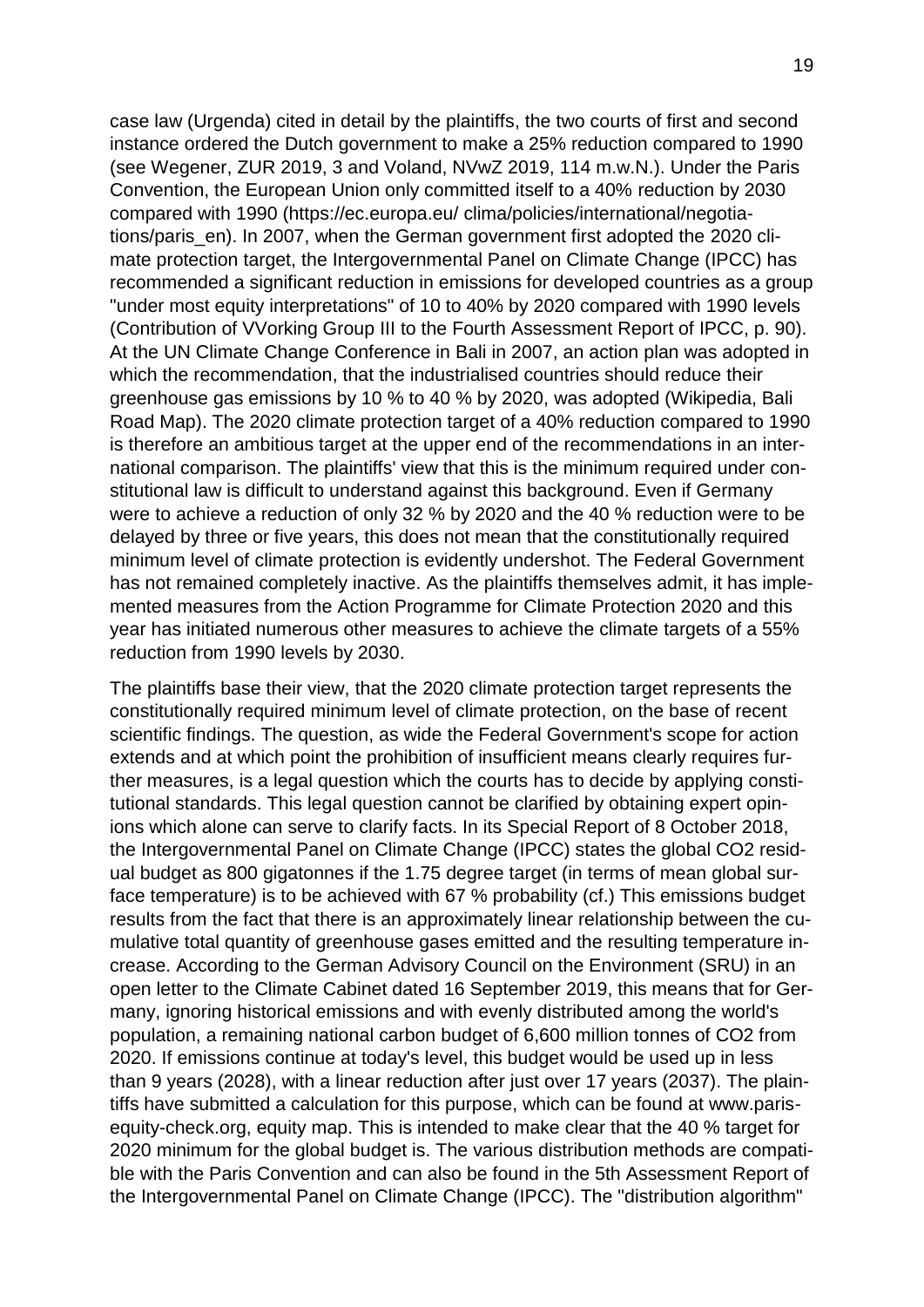had pass through a peer review. The plaintiffs ascribe to this calculation a higher scientific stringency and binding force than that which is due to it in relation to the determination of the constitutionally required minimum level of climate protection for the remaining 14 months until the end of 2020. The question of the distribution of the global CO2- residual budget is not the subject of descriptive natural science, but rather a normative and ethical discourse on questions of justice and equity and the subject of an important political negotiation process. There is much to indicate that the remaining global CO2 residual budget is to distribute equally per capita of the world population. As far as can be seen, however, there is probably not a single industrialized country in the world that has complied with this. And it is not up to the Administrative Court to prescribe this standard of the Federal Government as a mandatory and obligatory minimum level of climate protection, taking into account the executive's scope for design and assessment.

This result is not called into question even when taking into account the European Convention on Human Rights (ECHR). At the level of constitutional law, the text of the Convention and the case-law of the European Court of Human Rights (ECHR) serve as interpretative aids for determining the content and scope of fundamental rights and constitutional principles of the Basic Law (BVerfG, Order of 26 March 1987 - 2 BvR 589/79 -, BVerfGE 74, 358-380, juris para. 35; stRspr).

According to the consistent case-law of the European Court of Human Rights, Article 2 ECHR covers the positive obligation of the state to take appropriate measures to protect the lives of persons under its jurisdiction (ECHR (Section I), Judgment of 28 February 2012 - 17423/05, 20534/05, 20678/05, 23263/05, 24283/05, 35673/05 -, Kolyadenko v. Russia, marginal no. 151, German translation in NVwZ 2013, 993). Where a Convention State has to take practical protective measures he has, in accordance with the case-law of the Court a wide margin of appreciation. In this respect, no impossible or disproportionate burden may be imposed on the authorities (ibid., para. 160). The Dutch Court of Appeal in the Urgenda case based its judgment of 9 October 2018 on this. Contrary to the opinion of the plaintiffs, however, it cannot be inferred from the grounds of the Courts' judgment how of the term of wide scope of discretion is to be defined more precisely. The result - a condemnation of a 25% reduction by 2020 - is below the 32% that is expected to be achieved in Germany in 2020. There is no indication that the scope of discretion under the case-law of the European Court of Human Rights is to be understood more narrowly than under the case-law of the Federal Constitutional Court on fundamental rights protection obligations. The case-law of the Federal Constitutional Court appears more dogmatically sophisticated and does not contradict the case-law of the ECtHR.

II) The plaintiff in 14) also has no legal standing with regard to the two main claims.

The Environmental Appeals Act does not grant the legal standing. Greenpeace is not an association recognised under § 3 UmwRG and the action does not concern any of the subjects of action mentioned in § 1 section 1 UmwRG.

There is also no so-called procuratorial right of action. The Federal Administrative Court created this legal figure because the requirements of Article 9.3 of the Aarhus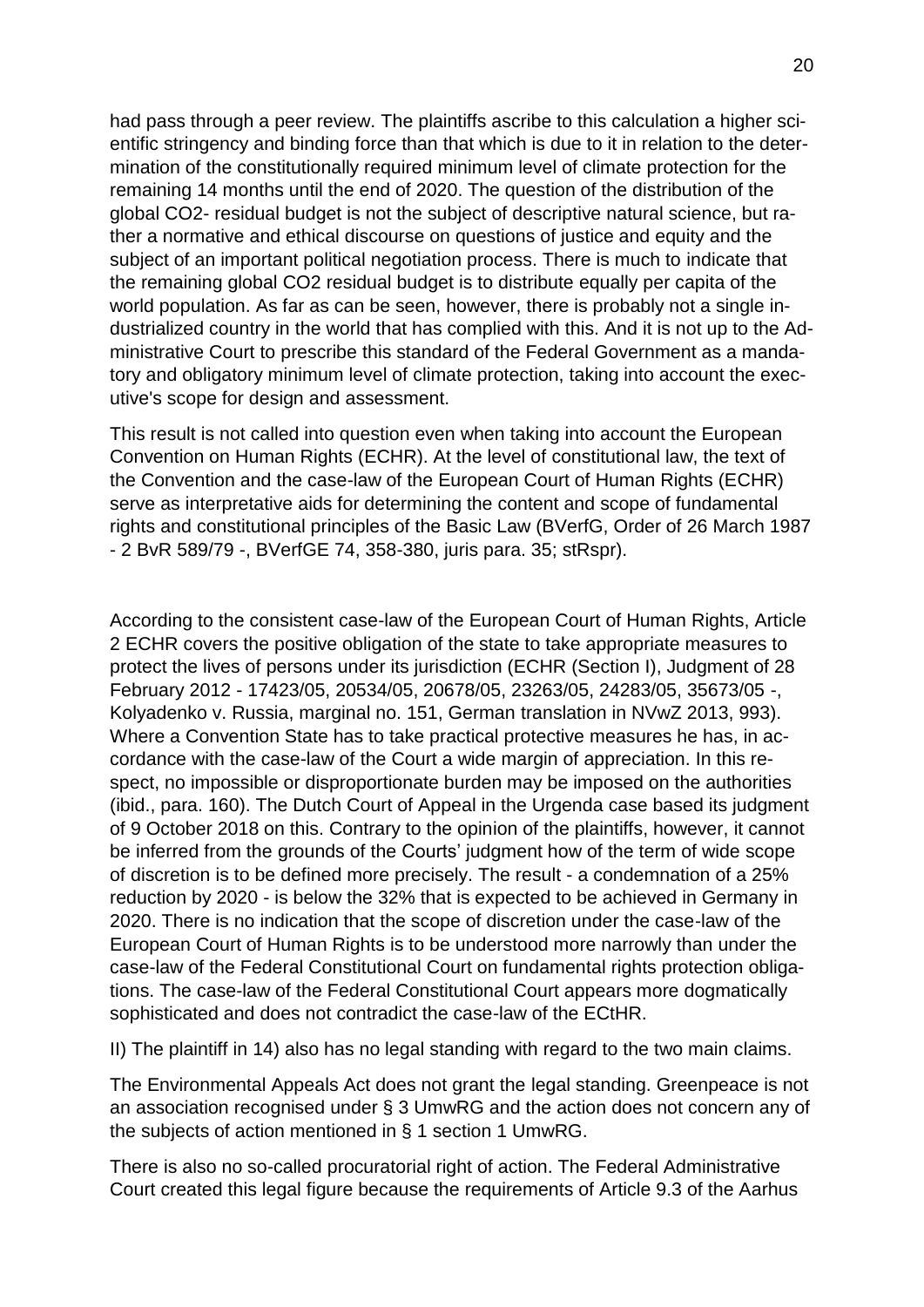Convention regarding access by environmental associations to administrative and judicial proceedings had not yet been implemented by the national legislature at the time of the decision (see BVerwG, judgment of 5 September 2013 - 7 C 21/12 -, juris nos. 31, 34 et seq., 48). An environmental association's right of procuration presupposes that a natural person has a legal standing with regard to the decision concerned, i.e. that any relevant provisions confer a subjective right (see BVerwG, judgments of 5 September 2013 - 7 C 21/12 -, juris para. 41, of 12 November 2014 - 4 C 34/13 -, juris para. 23 and of 18 December 2014 - 4 C 35/13 -, juris para. 57). This is not the case with regard to the two main submissions, as explained above.

Direct recourse to Article 9(3) of the Aarhus Convention is excluded because this provision is not directly applicable (BVerwG, judgment of 5 September 2013 - 7 C 21/12 -, BVerwGE 147, 312-329, juris nr. 21 with reference to the ECJ, judgment of 8 March 2011 - C 240/08 -).

Nor does the case law of the European Court of Justice in the "Protect" case (judgment of 20 December 2017 - C-664/15 -) give rise to any legal standing. Even if it is assumed that an environmental association can demand an objective legal control of compliance with European environmental law on this basis (see Berlin Administrative Court, judgment of 18 April 2018 - 11 K 216.17 -, Gigaliner, juris nos. 26 - 27), this does not establish the plaintiff's standing in relation to the two main claims.) This is because the 2020 climate protection target is not based on European law.

Even if the plaintiffs were entitled to bring an action with regard to a possible violation of the state's obligations to protect fundamental rights, the action would in any case be unfounded for the reasons stated above.

B. The first alternative claim is also inadmissible for lack of standing.

I. The individual plaintiffs 1) to 13) would have to demonstrate that Art. 3 (1) in conjunction with Annex II of the burden sharing decision results in an obligation of the Federal Government to take additional measures to protect the climate in Germany. This is not the case. The provision does not contain an unconditional obligation to achieve a specific reduction of greenhouse gas emissions in its own country.

The so-called "burden sharing decision" of the EU Parliament and Council of 23 April 2009 (406/2009/EU) is a decision that obliges the Member States to reduce their greenhouse gas emissions in economic sectors not subject to EU emissions trading in the European Union by a total of 10 % by 2020 compared to 2005. According to Art. 3 para. 1 in conjunction with Annex II of the Decision, Germany must reduce its emissions in the non-EU ETS sectors by 14% between 2005 and 2020. The limitation shall be linear each year (Art. 3 para. 2 2nd subparagraph). Articles 3 and 5 of the Decision do, however, provide for certain "margins of manoeuvre" (according to the wording of Articles 3(2) and 7(1)). Member States may offset surpluses from earlier years in later years and carry forward quantities from the following year to an amount equal to 5% of their annual emission allocation (Art. 3 para. 3). In addition, states may transfer up to 5 % of their emission allocations to other states if they exceed their targets (Art. 3 para. 4). In addition, states may transfer credits from project activities pursuant to Article 5 para. 4 up to 3 % of their greenhouse gas emissions of that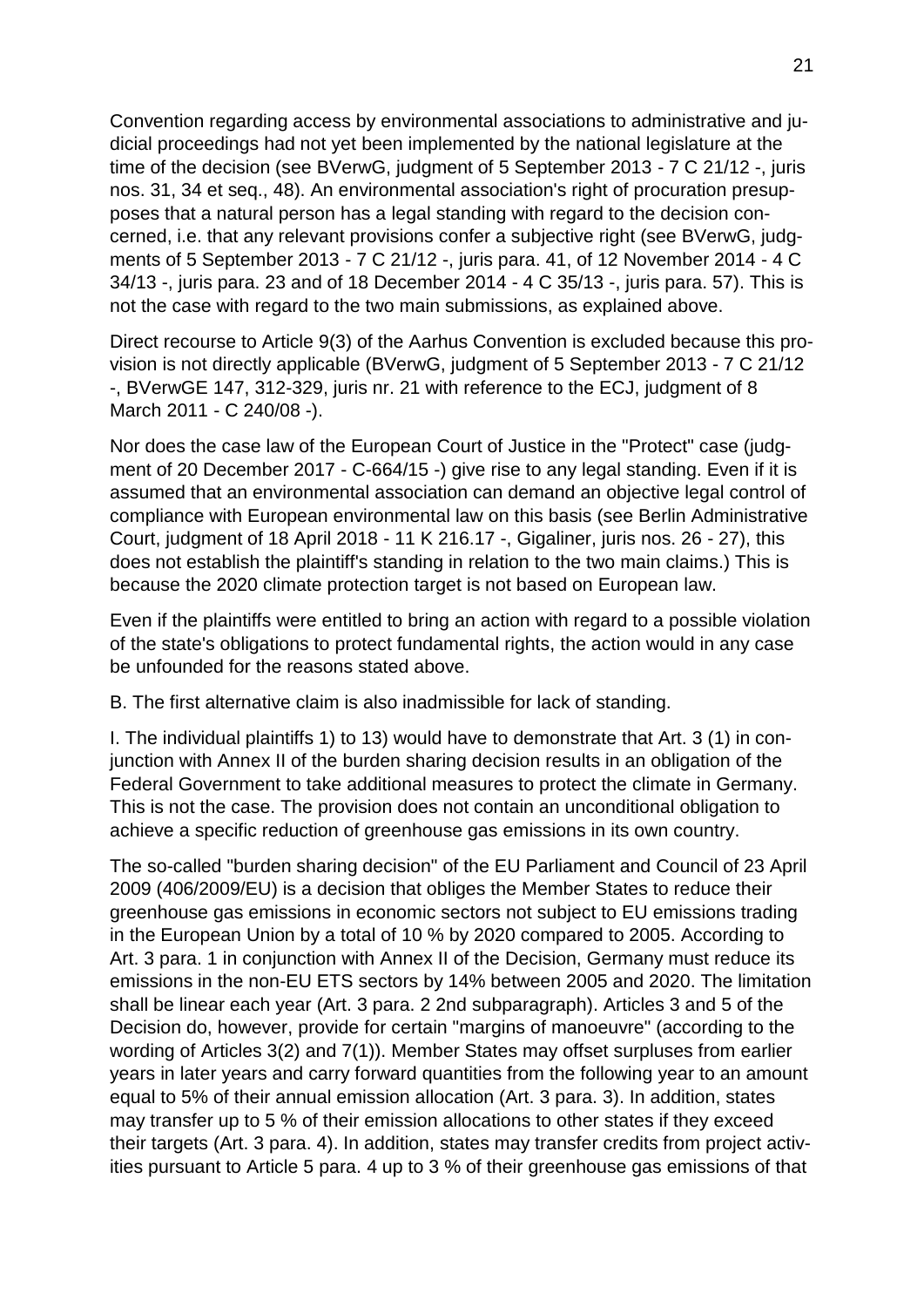Member State in 2005. Only if the greenhouse gas emissions of a Member State exceed the annual emission allocations, taking into account these margins, does Article 7 provide for remedial action involving the Climate Change Committee (Article 13(1)).

This Decision is addressed to the Member States in accordance with Article 16. Nevertheless, under certain conditions it is conceivable that environmental associations or individual citizens may, under certain circumstances, sue for compliance with this objective norm of EU environmental law, as the case law of the European Court of Justice on the direct effect of directives shows (see ECJ, judgment of 26 February 1986 - Case 152/84 -, Sig. 1986, 723 -Marshall). However, this presupposes an unconditional obligation on the part of the Member State. Since the defendant has not fulfilled its obligation under Article 3.1 in conjunction Annex II of the burden sharing decision by offsetting against previous years or by purchasing surplus emission allocations from other Member States, the Federal Government cannot be condemned to take additional measures in its own country.

Germany is one of the countries that will probably not reach the 2020 climate target for the non-ETS sectors without additional measures (BMU, Klimaschutz in Zahlen 2018, p. 23). Emissions in Germany will only have fallen by 3% by 2017 (government draft for a Federal Climate Protection Act of 9 October 2019, A. Problem and target). However, according to the EU Commission, Germany has fulfilled its obligations under the burden-sharing decision up to and including 2016 (EU Commission, European Union Transaction Log, ESD Compliance Dashboard). The years 2017 and 2018 have not yet been settled at EU level. Upon request of the court, the defendant has stated that it assumes that a breach of the burden sharing decision could be avoided by purchasing emission allocations pursuant to Art. 3 para. 4 or 5 and/or Art. 5 of the decision if the reduction targets are not met. In the oral hearing, the representatives of the Federal Environment Ministry were surprisingly uninformed about the data for the years 2017 and 2018. The plaintiffs thereupon filed a request for evidence to establish, by way of expert opinion, that Germany might not be able to meet its obligations under the burden sharing decision from 2017 onwards, possibly even by purchasing emission allowances. The Chamber rejected the request for evidence on the grounds that the decision did not directly affect the burden sharing decision.

contains an unconditional and binding commitment to a certain reduction of greenhouse gas emissions at home. Otherwise, a conviction of the defendant would ultimately depend on whether the Federal Government succeeds in acquiring sufficient emission allowances from other Member States, which can only be finally determined after a time delay of about two years.

To the extent that the plaintiffs claim that the burden-sharing decision contains a duty of conduct in addition to the duty of success and requires a continuous reduction in greenhouse gas emissions, this leads to no other result. The leeway which the decision grants the Member States also applies in terms of time, for example, if unlimited crediting of surpluses is permitted in subsequent years. Contrary to the plaintiffs' assertion, Germany has not been completely inactive since 2017, as shown by the "climate package" from this autumn, which aims in particular at reducing greenhouse gas emissions in the building and transport sectors.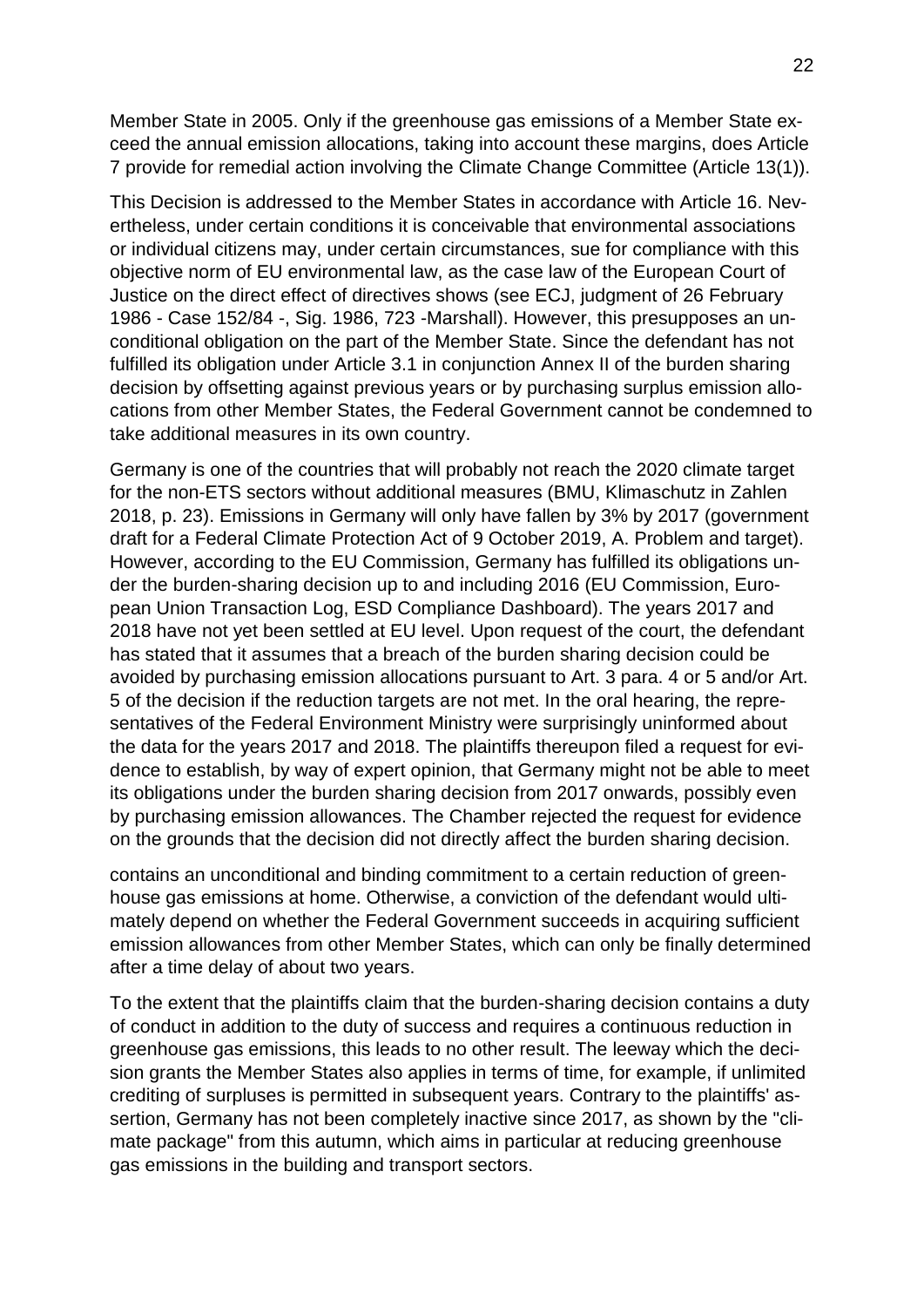The rules of the burden sharing decision are clear and unambiguous as regards the margins provided for. In this respect, there is no reason for a referral to the ECJ under Art. 267 TFEU, which the Administrative Court as a court of first instance is not obliged to do anyway.

II. the plaintiff to 14) is also not entitled to file an action. Admittedly, it is a question of compliance with European environmental law, so that the right to bring an action by a collective action comes into consideration. Art. 3 para. 1 in conjunction with However, Annex II of the burden-sharing decision does not necessarily apply and thus does not provide what the plaintiffs seek.

Even if the action were admissible in relation to the first alternative claim, it would be unfounded for the reasons set out above.

C. The second alternative claim is also inadmissible. It is too vague.

The plaintiffs request that the defendant be ordered to ensure, by means of appropriate supplementary measures, that the action gap to achieve the 2020 climate target is closed as quickly as possible. This motion, like the other motions, only mentions the target to be achieved, but does not specify a concrete time frame. In order to satisfy the requirement of certainty, an application must be submitted in such a way that an enforceable judgment has an enforceable content. The enforcement proceedings should not be overloaded with factual questions while the dispute continues (BVerwG, judgment of 5 September 2013 - 7 C 21/12 -, BVerwGE 147, 312-329, juris marg. nr. 54 with further references). However, if neither the necessary measures nor a specific date are specified, it is almost certain that the legal dispute will continue in the enforcement proceedings. Essential issues are shifted to enforcement proceedings, although these do not constitute new discovery proceedings.

In any event, the applicants also lack the capacity to bring proceedings in that regard. Even if the second alternative claim were admissible, it would be unfounded.

The Chamber allowed the appeal pursuant to §§ 124 a (1) sentence 1, 124 (2) no. 3 VwGO (German Rules of the Administrative Courts) because the question of the individual plaintiffs' right to bring an action for breach of fundamental rights and the right to bring an action by associations is of fundamental importance with regard to an objective legal control of European environmental law.

The decision on costs is based on Section 154(1) of the VwGO. The decision on provisional enforceability is based on § 167 VwGO in conjunction with § 709 of the Code of Civil Procedure.

# **Information on legal remedies**

The parties are entitled to appeal against this ruling to the Higher Administrative Court of Berlin-Brandenburg.

The appeal must be lodged with the Administrative Court of Berlin, Kirchstraße 7, 10557 Berlin, within one month of service of the judgment in writing or in electronic form in accordance with § 55a of the Administrative Court Rules (VwGO). It must identify the contested judgment. The appeal must be substantiated in writing or in electronic form within two months of service of the judgment. The statement of